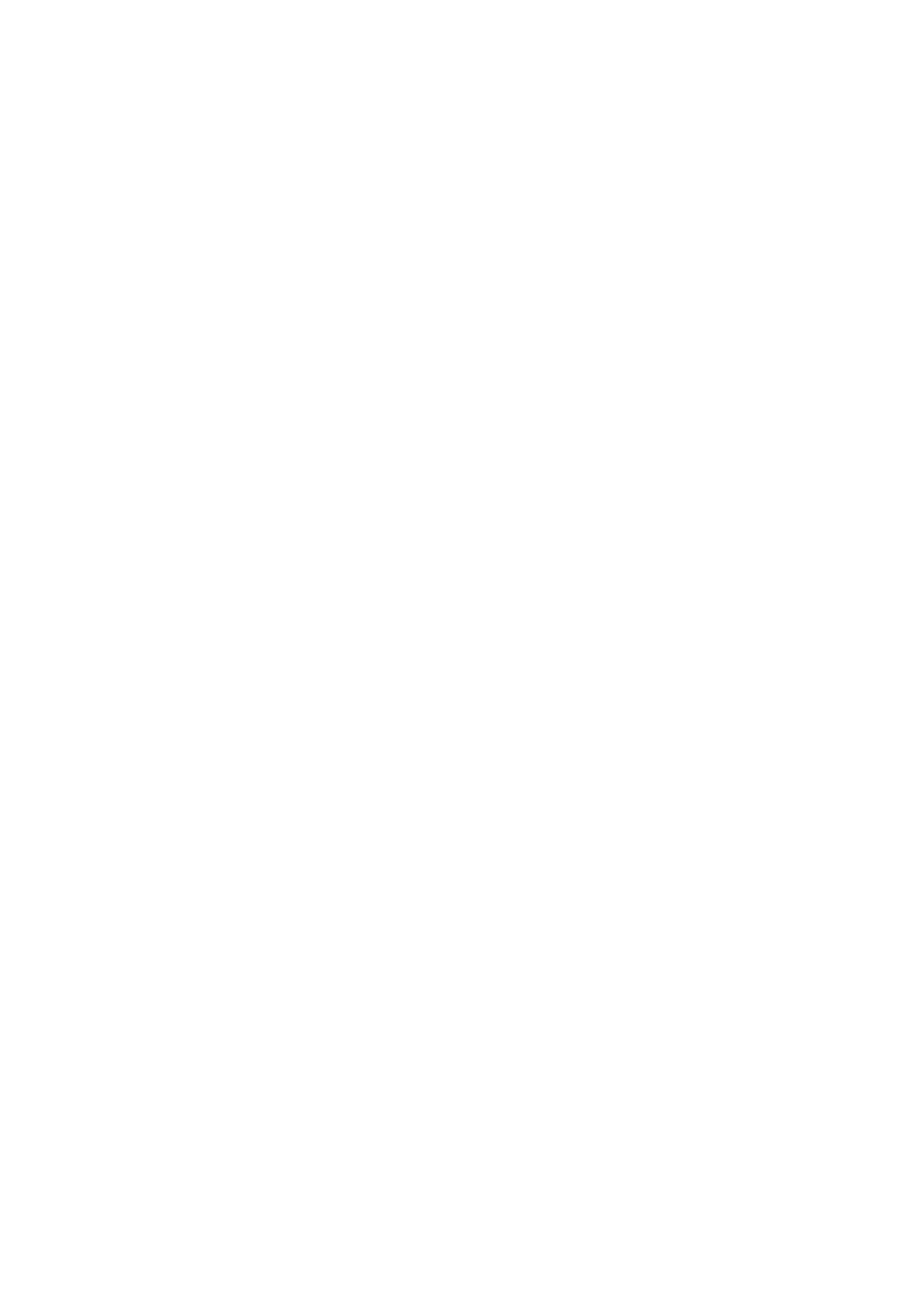Western Australia

# Plumbers Licensing Act 1995

# **Contents**

# Part 1 — Preliminary

| 1.<br>2. | Short title<br>Commencement                     | $\overline{2}$ |
|----------|-------------------------------------------------|----------------|
| 3.       | Terms used                                      | $\overline{2}$ |
|          | Part 5A — Licensing of plumbers                 |                |
|          | and related matters                             |                |
|          | Division 1 — Plumbers Licensing Board           |                |
| 59.      | Board established                               | 3              |
| 59A.     | Membership                                      | $\overline{3}$ |
| 59B.     | <b>Functions</b>                                | 3              |
| 59C.     | Powers                                          | $\overline{4}$ |
| 59D.     | Delegation by Board                             | $\overline{4}$ |
| 59E.     | Minister may give Board directions              | 4              |
| 59F.     | Minister to have access to information          | 5              |
| 59G.     | Use by Board of government staff etc.           | $\overline{7}$ |
| 59H.     | Financial Management Act 2006, application of   | 7              |
|          | Division 2 — Regulations                        |                |
| 59I.     | Terms used                                      | 8              |
| 59J.     | Regulations; Building Services Account to be    |                |
|          | credited with certain fees                      | 8              |
| 59K.     | Offences, regulations may create etc.           | 9              |
| 59L.     | Other laws, codes etc., regulations may adopt   | 9              |
|          | Part 6 — General                                |                |
| 60A.     | Protection from liability                       | 10             |
| 60B.     | Disclosure etc., certain information restricted | 10             |

As at 24 Jan 2014 Version 04-a0-03 page i Published on www.legislation.wa.gov.au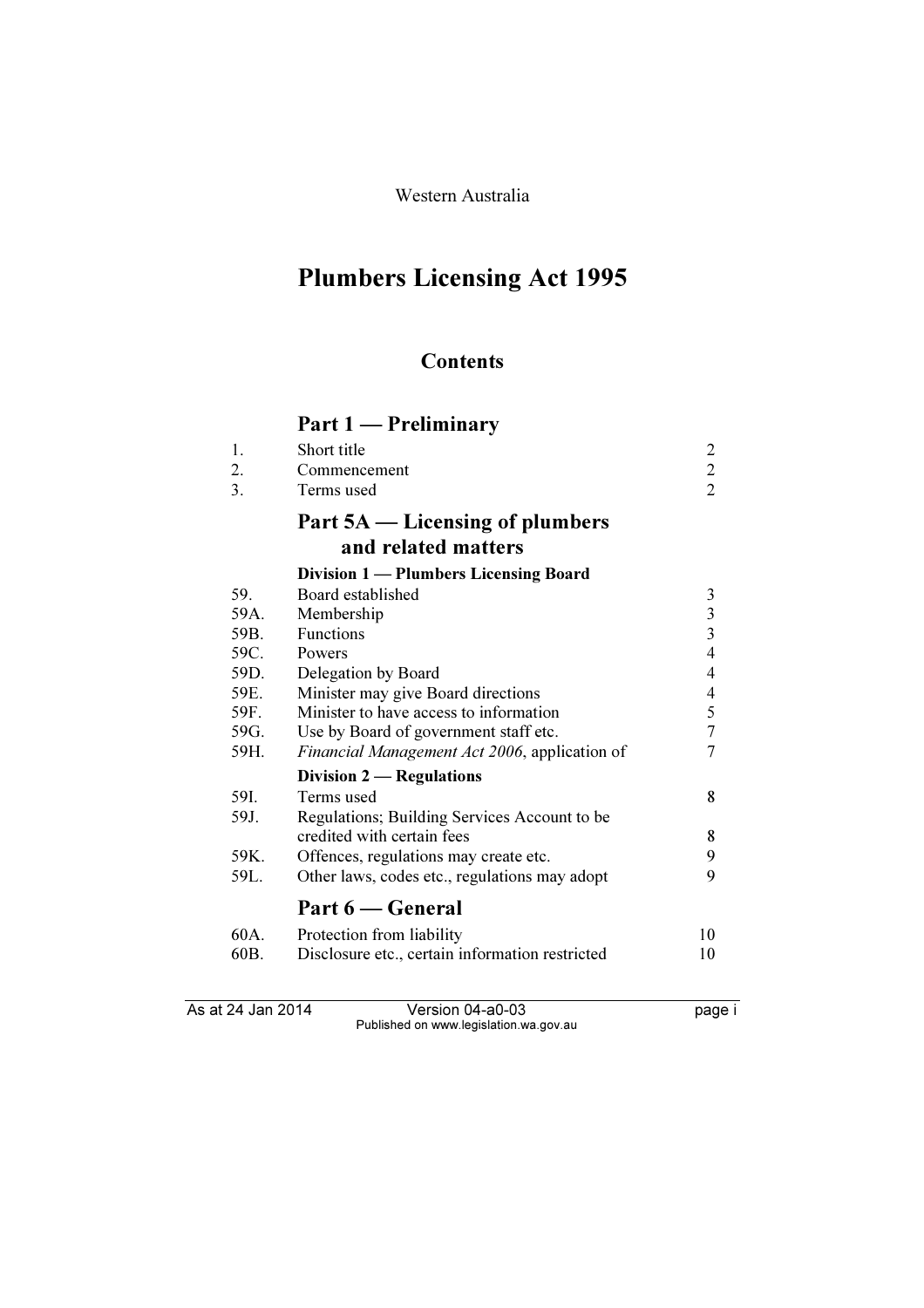#### **Contents**

| 60C. | Operating licence is not personal property for<br>Personal Property Securities Act 2009 (Cwlth) | 11 |
|------|-------------------------------------------------------------------------------------------------|----|
| 61.  | Regulations                                                                                     | 11 |
| 62.  | Review of Act                                                                                   | 11 |
|      | Schedule 3 — Purposes for which, or<br>matters about which, regulations<br>may be made          |    |
|      | <b>Notes</b>                                                                                    |    |

Compilation table 15

page ii Version 04-a0-03 As at 24 Jan 2014 Published on www.legislation.wa.gov.au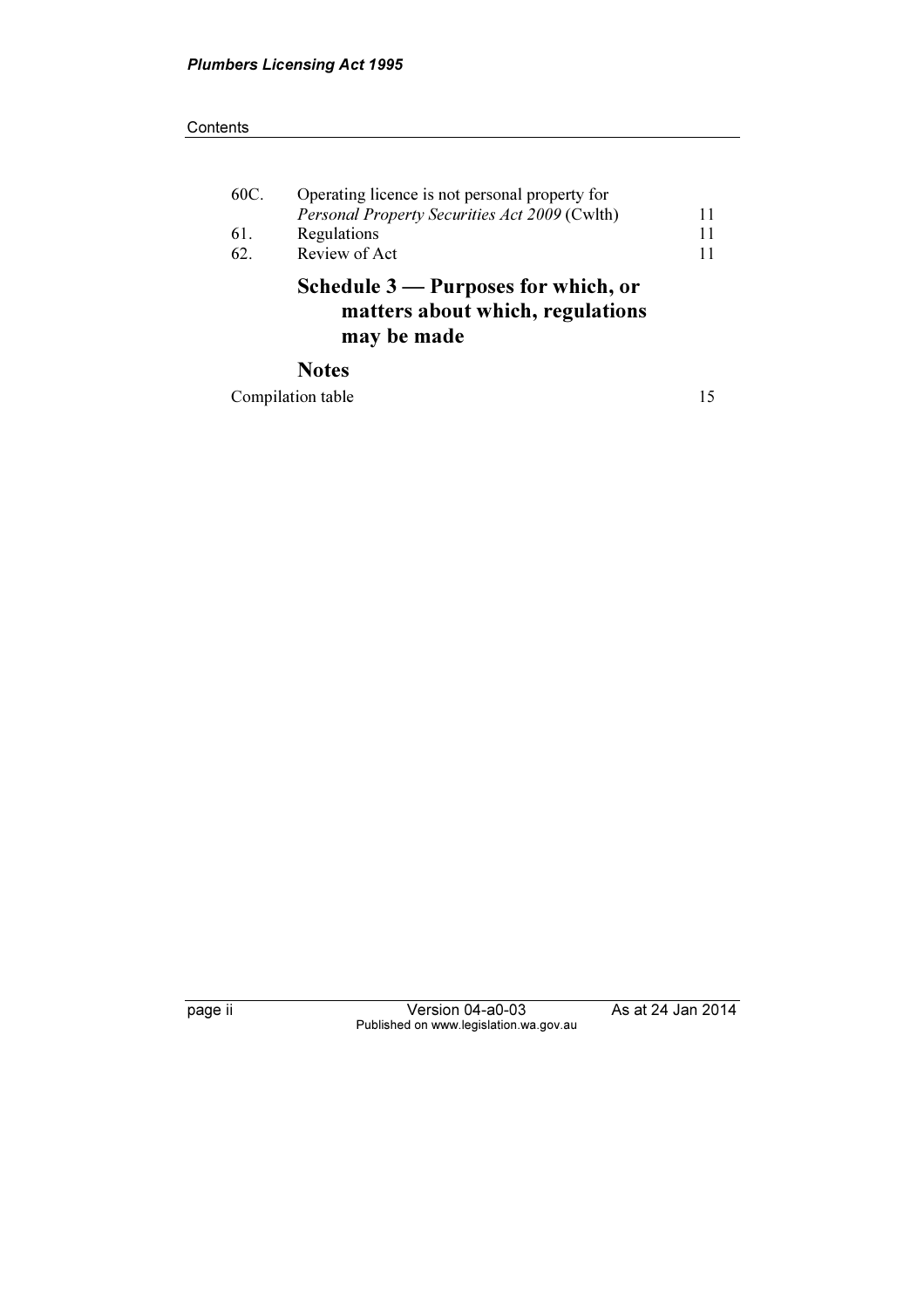Western Australia

# Plumbers Licensing Act 1995

An Act to establish a Board with functions related to the licensing of plumbers, to provide for regulation making powers in respect of the Board, licensing matters and the carrying out of plumbing work and to make related provisions.

> [Long title amended: No. 39 of 1999 s. 4; No. 67 of 2003 Sch. 2 cl. 89; No. 25 of 2012 s. 192.]

As at 24 Jan 2014 Version 04-a0-03 page 1 Published on www.legislation.wa.gov.au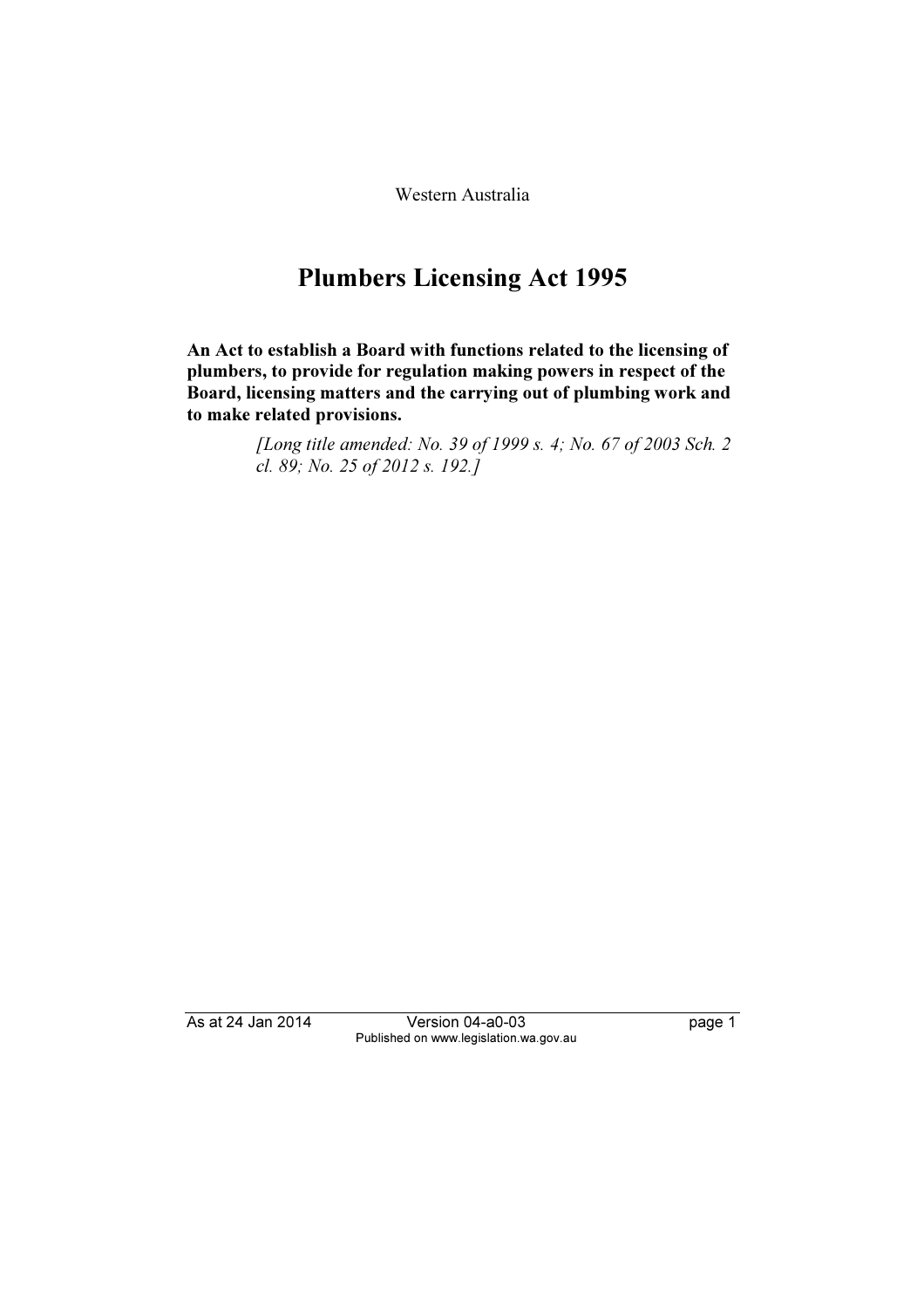s. 1

# Part 1 — Preliminary

## 1. Short title

This Act may be cited as the *Plumbers Licensing Act* 1995<sup>1</sup>.

 [Section 1 amended: No. 67 of 2003 Sch. 2 cl. 90; No. 25 of 2012 s. 193.]

# 2. Commencement

 This Act comes into operation on the day on which Part 2 of the Water Agencies Restructure (Transitional and Consequential Provisions) Act 1995 comes into operation, that is, on the day fixed by proclamation made under section  $2(2)$  of that Act<sup>1</sup>.

## 3. Terms used

In this Act, unless the contrary intention appears —

**Board** means the Plumbers Licensing Board established by section 59;

department means the department of the Public Service principally assisting the Minister in the administration of this Act;

plumber means a person who carries out plumbing work as defined in section 59I.

 [Section 3 amended: No. 39 of 1999 s. 5; No. 67 of 2003 Sch. 2 cl. 91; No. 25 of 2005 s. 64; No. 25 of 2012 s. 194.]

- [Part 2: s. 4 deleted: No. 25 of 2012 s. 195; s. 5-9 deleted: No. 67 of 2003 Sch. 2 cl. 92.]
- [Part 3: s. 10-42, 44-46M deleted: No. 25 of 2012 s. 195; s. 43 deleted: No. 67 of 2003 Sch. 2 cl. 103.]

[Part 4 (s. 47-55) deleted: No. 25 of 2012 s. 195.]

[Part 5 (s. 56-58) deleted: No. 67 of 2003 Sch. 2 cl. 107.]

page 2 Version 04-a0-03 As at 24 Jan 2014 Published on www.legislation.wa.gov.au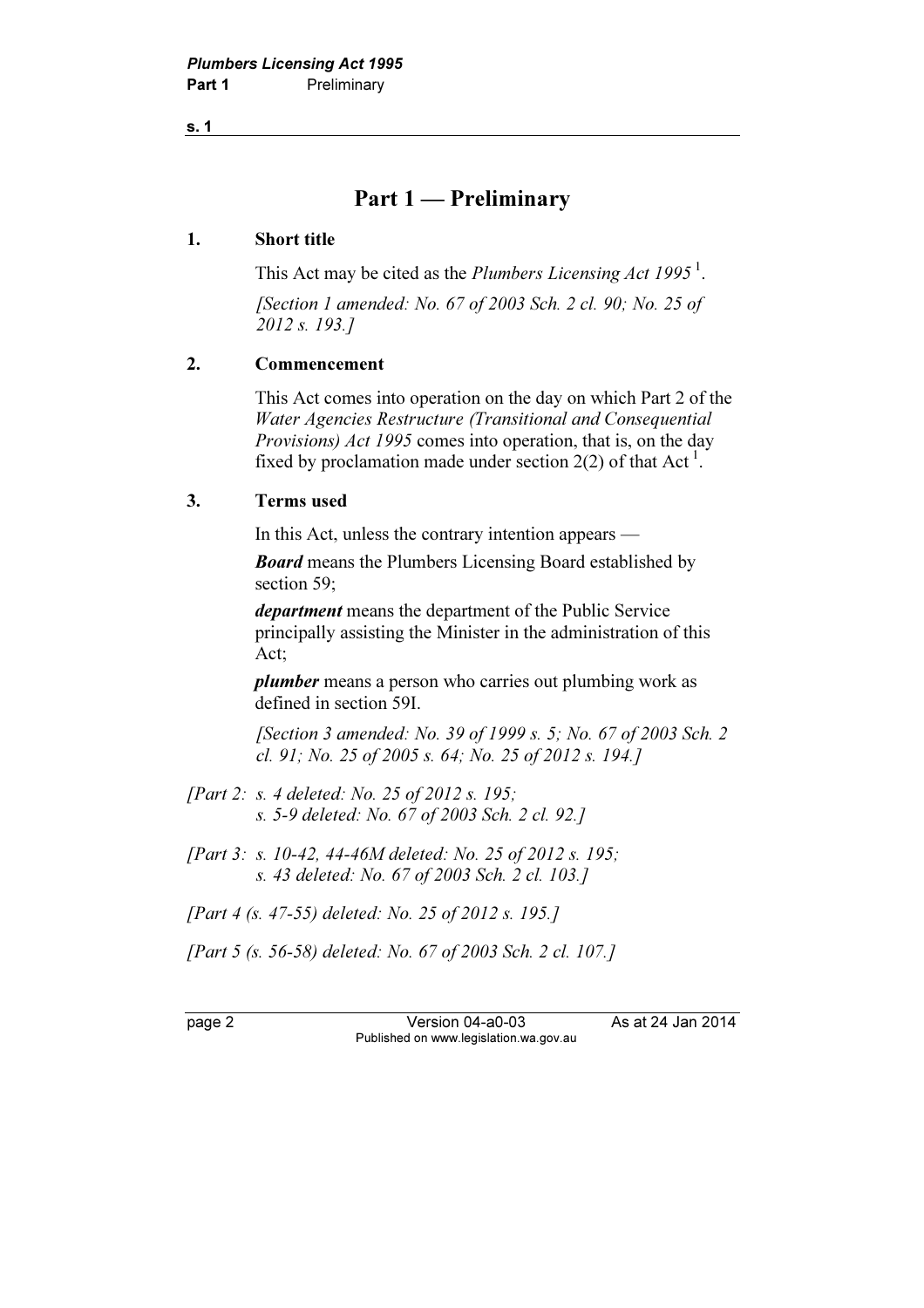# Part 5A — Licensing of plumbers and related matters

[Heading inserted: No. 39 of 1999 s. 7.]

# Division 1 — Plumbers Licensing Board

[Heading inserted: No. 39 of 1999 s. 7.]

## 59. Board established

A board called the Plumbers Licensing Board is established.

[Section 59 inserted: No. 39 of 1999 s. 7.]

## 59A. Membership

 The Board consists of not more than 9 members appointed by the Minister in accordance with the regulations.

[Section 59A inserted: No. 39 of 1999 s. 7.]

## 59B. Functions

- (1) The functions of the Board are
	- (a) to monitor matters relating to the qualification and training of plumbers, and to provide advice on those matters to the Minister and, with the approval of the Minister, to any other person or body concerned with those matters; and
	- (b) to advise the Minister on matters relating to the licensing and regulation of plumbers; and
	- (c) to administer any licensing scheme provided for by the regulations; and
	- (d) to perform licensing, disciplinary and other functions given to it by the regulations.
- (2) It is also a function of the Board to do things that it is authorised to do by any other written law.

[Section 59B inserted: No. 39 of 1999 s. 7; amended: No. 67 of 2003 Sch. 2 cl. 108.]

As at 24 Jan 2014 Version 04-a0-03 Page 3 Published on www.legislation.wa.gov.au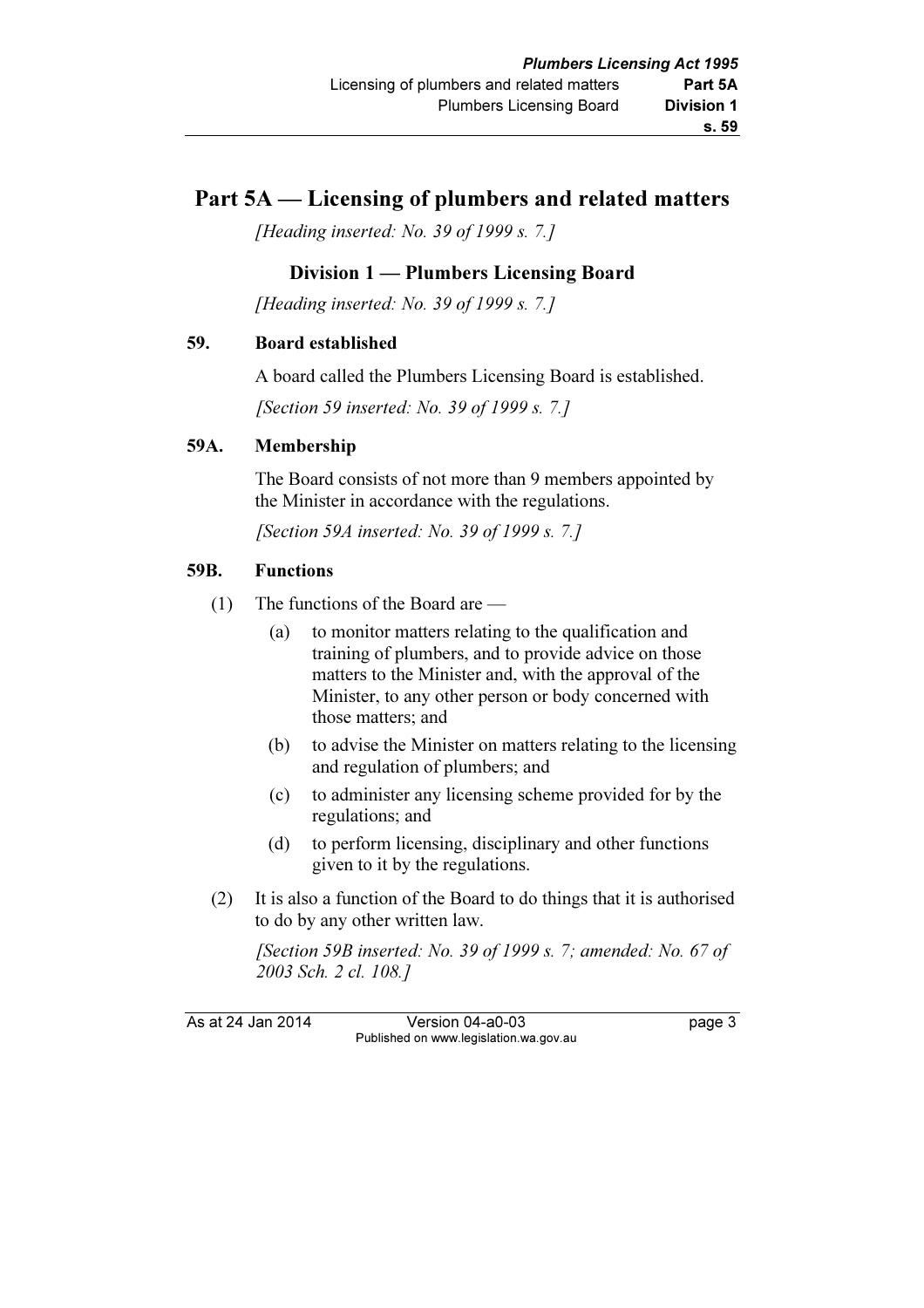#### 59C. Powers

 The Board has all the powers it needs to perform its functions under this Act or any other written law.

[Section 59C inserted: No. 39 of 1999 s. 7.]

#### 59D. Delegation by Board

- (1) The Board may, by instrument, delegate the performance of any of its functions, except this power of delegation and any disciplinary power conferred by the regulations or another written law.
- (2) A delegation under subsection (1) may be made to
	- (a) a member of the Board; or
	- (b) any committee established under the regulations; or
	- (c) with the approval of the Minister, any other person.
- (3) A function performed by a delegate is to be taken to be performed by the Board.
- (4) A delegate performing a function under this section is to be taken to do so in accordance with the terms of the delegation unless the contrary is shown.

[Section 59D inserted: No. 39 of 1999 s. 7.]

#### 59E. Minister may give Board directions

- (1) Subject to subsection (2), the Minister may give directions in writing to the Board with respect to the performance of its functions, either generally or in relation to a particular matter, and the Board is to give effect to any such direction.
- (2) The Minister must not under subsection (1) direct the Board with respect to the performance of its licensing or disciplinary functions, whether under this Act or any other written law, in respect of —
	- (a) a particular person; or
	- (b) a particular application, complaint or proceeding.

page 4 Version 04-a0-03 As at 24 Jan 2014 Published on www.legislation.wa.gov.au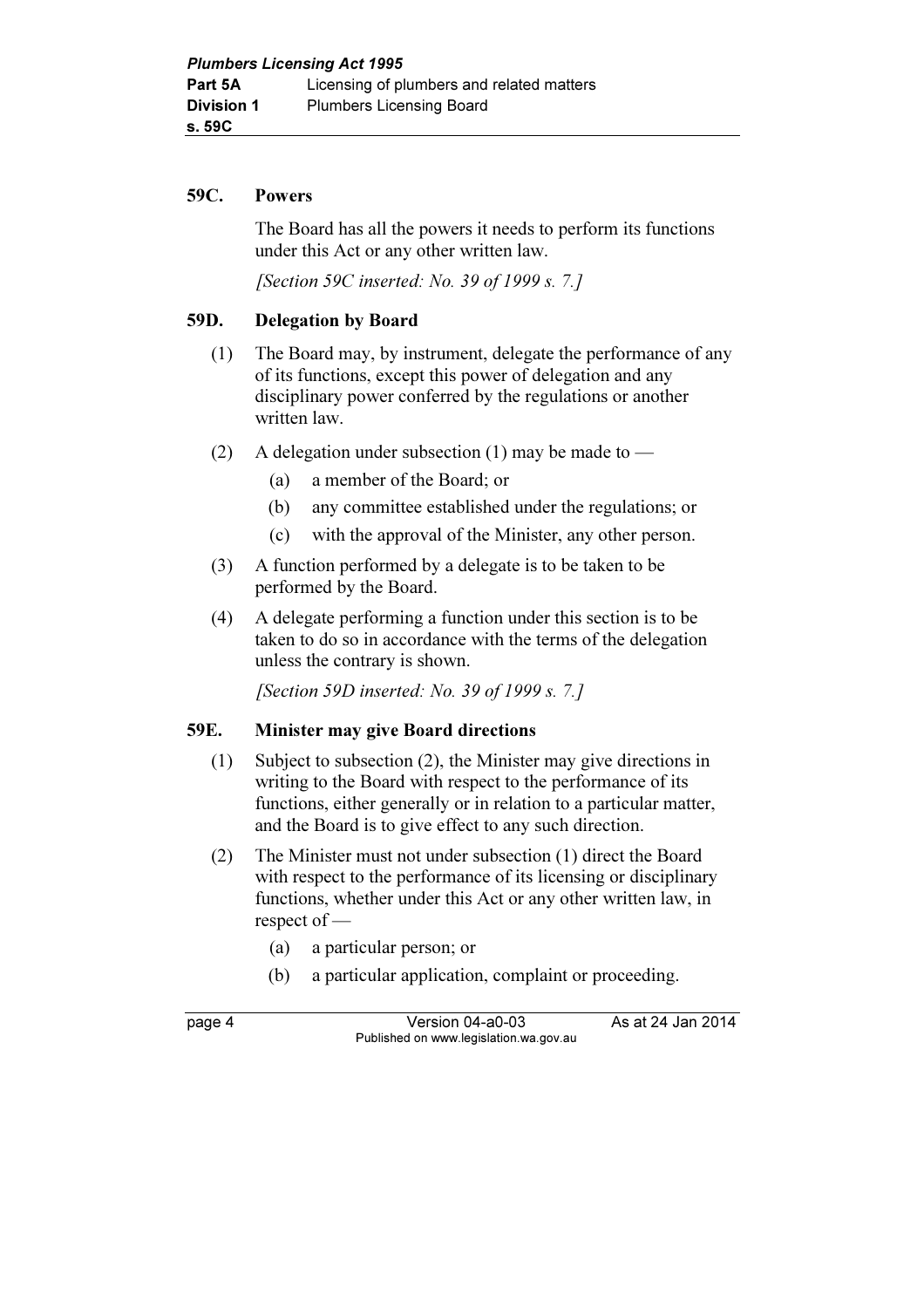- (3) The Minister must, within 14 days after a direction is given under subsection (1), cause a copy of it to be laid before each House of Parliament or dealt with in accordance with subsection (4).
- $(4)$  If
	- (a) at the commencement of the period referred to in subsection (3) a House of Parliament is not sitting; and
	- (b) the Minister is of the opinion that that House will not sit during that period,

 the Minister is to transmit a copy of the direction to the Clerk of that House.

- (5) A copy of a direction transmitted to the Clerk of a House is taken to have been laid before that House.
- (6) The laying of a copy of a direction that is taken to have occurred under subsection (5) is to be recorded in the Minutes, or Votes and Proceedings, of the House on the first sitting day of the House after the receipt of the copy by the Clerk.
- (7) The text of a direction given under subsection (1) is to be included in the annual report submitted by the accountable authority of the department under Part 5 of the Financial Management Act 2006.

[Section 59E inserted: No. 39 of 1999 s. 7; amended: No. 5 of 2005 s. 46; No. 77 of 2006 Sch. 1 cl. 178(1); No. 8 of 2009 s. 133(4) and (5).]

# 59F. Minister to have access to information

- (1) The Minister is entitled
	- (a) to have information in the possession of the Board; and
	- (b) if the information is in or on a document, to have, and make and retain copies of, that document.

As at 24 Jan 2014 Version 04-a0-03 Page 5 Published on www.legislation.wa.gov.au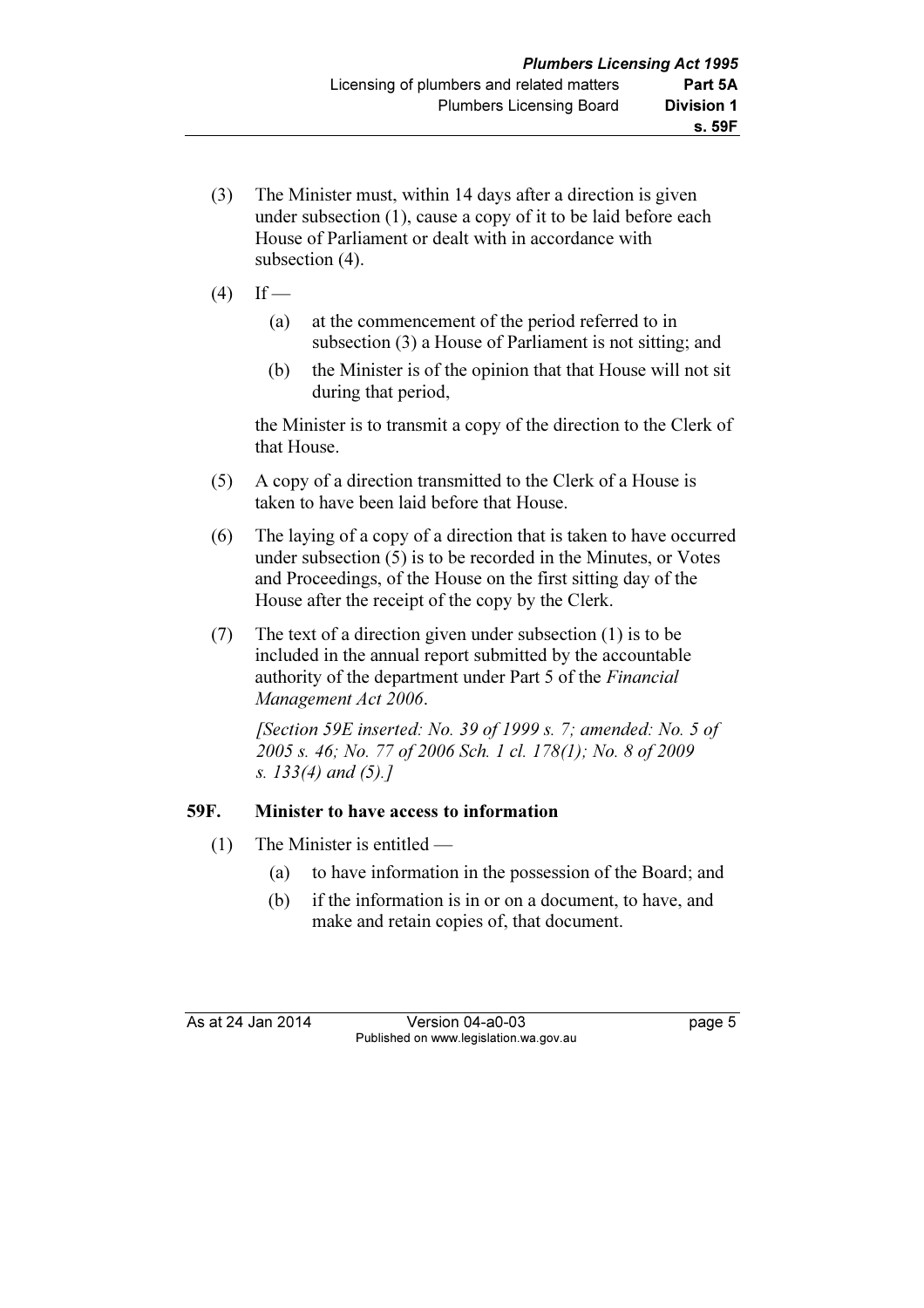- (2) For the purposes of subsection (1) the Minister may
	- (a) request the Board to furnish information to the Minister; and
	- (b) request the Board to give the Minister access to information; and
	- (c) for the purposes of paragraph  $(b)$  make use of the staff of the Board to obtain the information and furnish it to the Minister.
- (3) The Board is to  $-$ 
	- (a) comply with a request under subsection (2); and
	- (b) make its staff and facilities available to the Minister for the purposes of subsection  $(2)(c)$ .
- (4) The Minister is not entitled to have information under this section in a form that —
	- (a) discloses the identity of a person involved in a complaint; or
	- (b) might enable the identity of any such person to be ascertained,

unless that person has consented to the disclosure.

 $(5)$  In this section —

document includes any tape, disc or other device or medium on which information is recorded or stored mechanically, photographically, electronically or otherwise;

information means information specified, or of a description specified, by the Minister that relates to the functions of the Board;

staff means any person whose services are the subject of an arrangement under section 59G(1).

[Section 59F inserted: No. 39 of 1999 s. 7.]

|--|--|

Version 04-a0-03 As at 24 Jan 2014 Published on www.legislation.wa.gov.au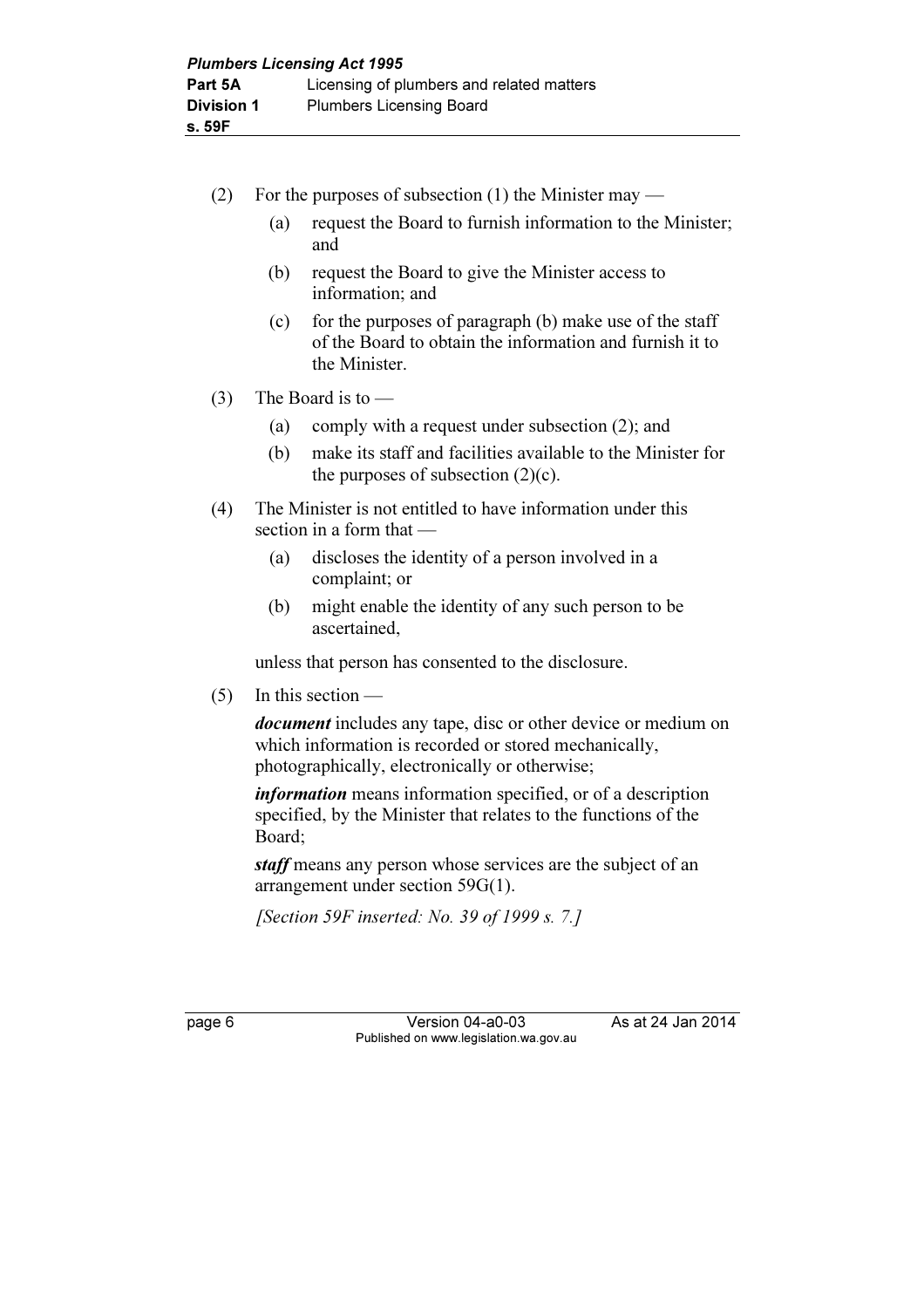## 59G. Use by Board of government staff etc.

- (1) The Board may by arrangement with the relevant employer make use, either full-time or part-time, of the services of any officer or employee —
	- (a) in the Public Service; or
	- (b) in a State agency or instrumentality.
- (2) The Board may by arrangement with
	- (a) a department of the Public Service; or
	- (b) a State agency or instrumentality,

 make use of any facilities of the department, agency or instrumentality.

 (3) An arrangement under subsection (1) or (2) is to be on the terms agreed to by the parties.

[Section 59G inserted: No. 39 of 1999 s. 7.]

## 59H. Financial Management Act 2006, application of

- (1) Any acts or things done by the Board under this Act or any other written law are to be regarded —
	- (a) as services under the control of the department of the Public Service principally assisting the Minister in the administration of this Part for the purposes of section 52 of the Financial Management Act 2006; and
	- (b) part of the operations of that department for the purposes of Part 5 of that Act.
- (2) The department's annual report is to include details of
	- (a) the number, nature, and outcome, of  $-$ 
		- (i) investigations and inquiries undertaken by, or at the direction of, the Board into licensing under this Act; and

As at 24 Jan 2014 Version 04-a0-03 page 7 Published on www.legislation.wa.gov.au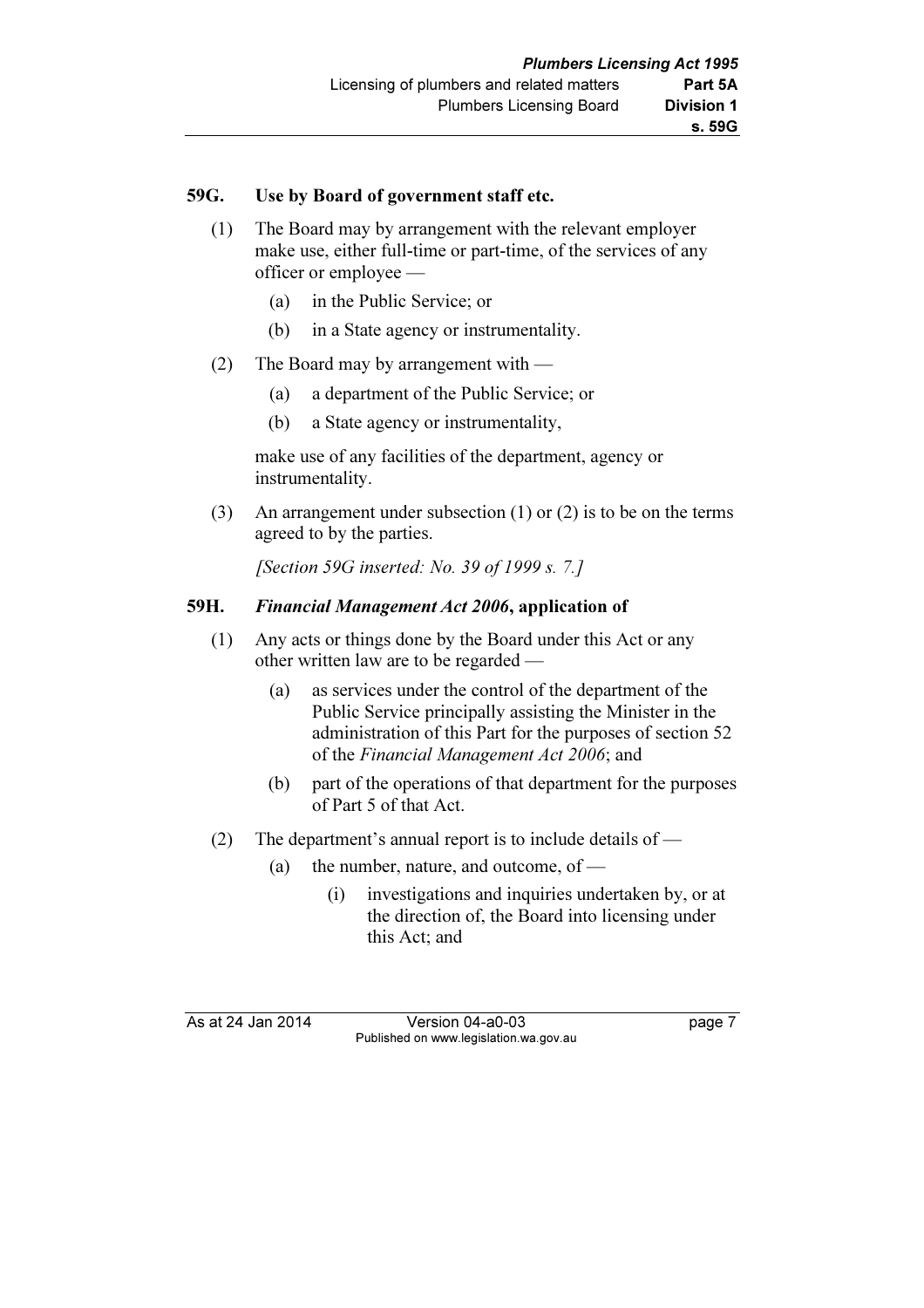(ii) matters that have been brought before the State Administrative Tribunal under this Act;

and

- (b) the number and nature of matters referred to in paragraph (a) that are outstanding; and
- (c) any trends or special problems that may have emerged; and
- (d) forecasts of the workload of the Board in the year after the year to which the report relates; and
- (e) any proposals for improving the operation of the Board.

[Section 59H inserted: No. 39 of 1999 s. 7: amended: No. 55 of 2004 s. 1303; No. 77 of 2006 Sch. 1 cl. 178(2); No. 16 of 2011 s. 130(2).]

# Division 2 — Regulations

[Heading inserted: No. 39 of 1999 s. 7.]

## 59I. Terms used

In this Division and in Schedule 3 —

plumbing work means work of a kind specified to be water supply plumbing, sanitary plumbing or drainage plumbing;

specified means specified in the regulations.

[Section 59I inserted: No. 39 of 1999 s. 7.]

# 59J. Regulations; Building Services Account to be credited with certain fees

- (1) Regulations may be made under section 61 for all or any of the purposes, or about all or any of the matters, set out in Schedule 3.
- (2) The Building Services Account is to be credited with fees paid or recovered under regulations referred to in subsection (1).

page 8 Version 04-a0-03 As at 24 Jan 2014 Published on www.legislation.wa.gov.au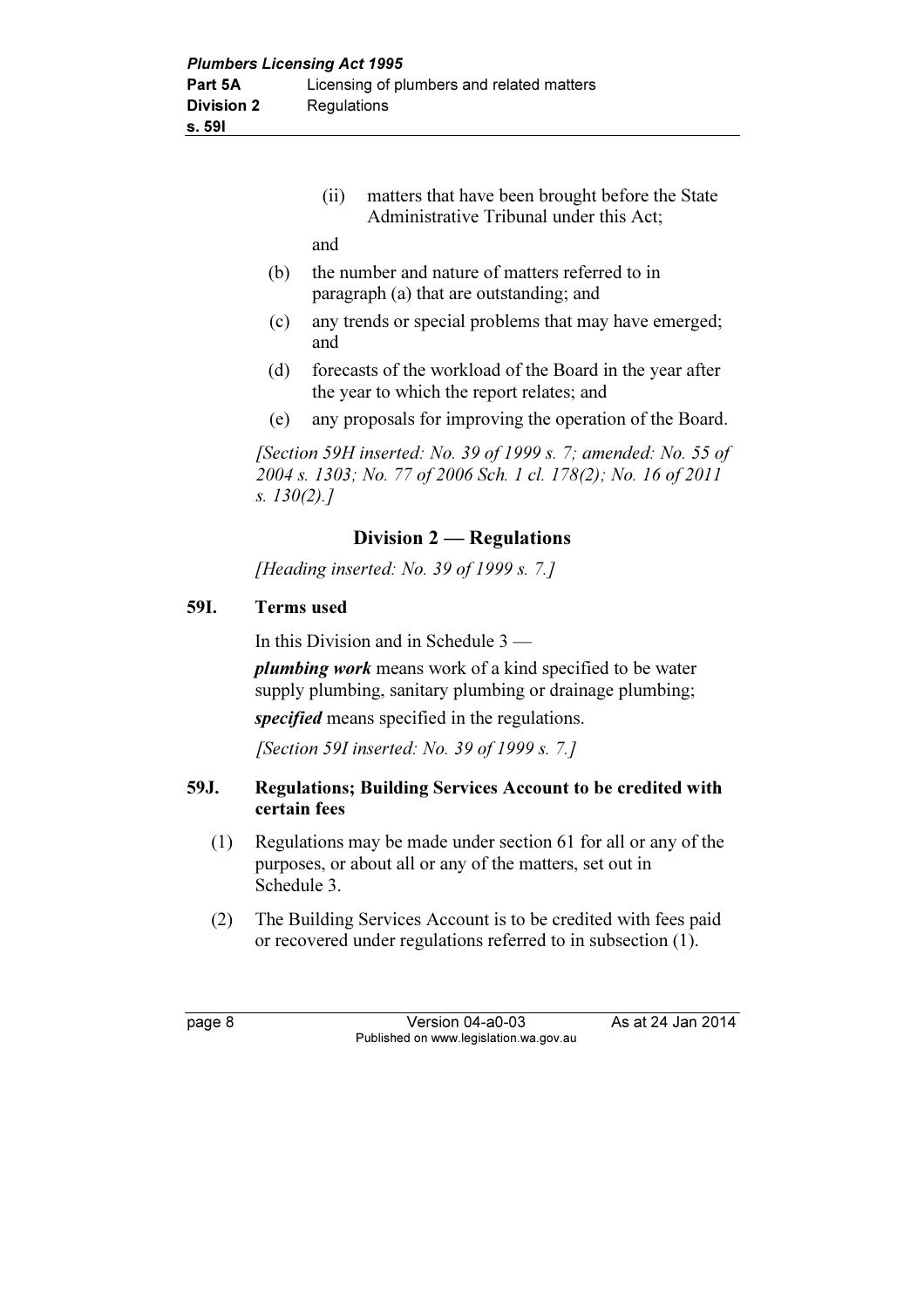(3) In subsection  $(2)$  —

**Building Services Account** means the account referred to in the Building Services (Complaint Resolution and Administration) Act 2011 section 92(1).

[Section 59J inserted: No. 39 of 1999 s. 7; amended: No. 16 of 2011 s. 130(3) and (4).]

# 59K. Offences, regulations may create etc.

Regulations referred to in section 59J may —

- (a) create offences and provide, in respect of an offence so created, for the imposition of a fine not exceeding \$5 000; and
- (b) establish a scheme for the giving of infringement notices in respect of specified offences against the regulations, prescribe modified penalties for such offences and provide for the appointment of persons to give infringement notices and administer that scheme.

[Section 59K inserted: No. 39 of 1999 s. 7.]

# 59L. Other laws, codes etc., regulations may adopt

- (1) Regulations referred to in section 59J may adopt, either wholly or in part or with modifications —
	- (a) any rules, regulations, codes, or other subsidiary legislation made, determined or issued under any other Act or under any Commonwealth Act; or
	- (b) any of the standards, rules, codes or specifications of Standards Australia or a similar specified body.
- (2) If any subsidiary legislation, standard, rule, code or specification is adopted under subsection (1), it is adopted as in force from time to time unless the regulations specify that a particular text is adopted.

[Section 59L inserted: No. 39 of 1999 s. 7; amended: No. 74 of 2003 s. 128.]

As at 24 Jan 2014 Version 04-a0-03 Page 9 Published on www.legislation.wa.gov.au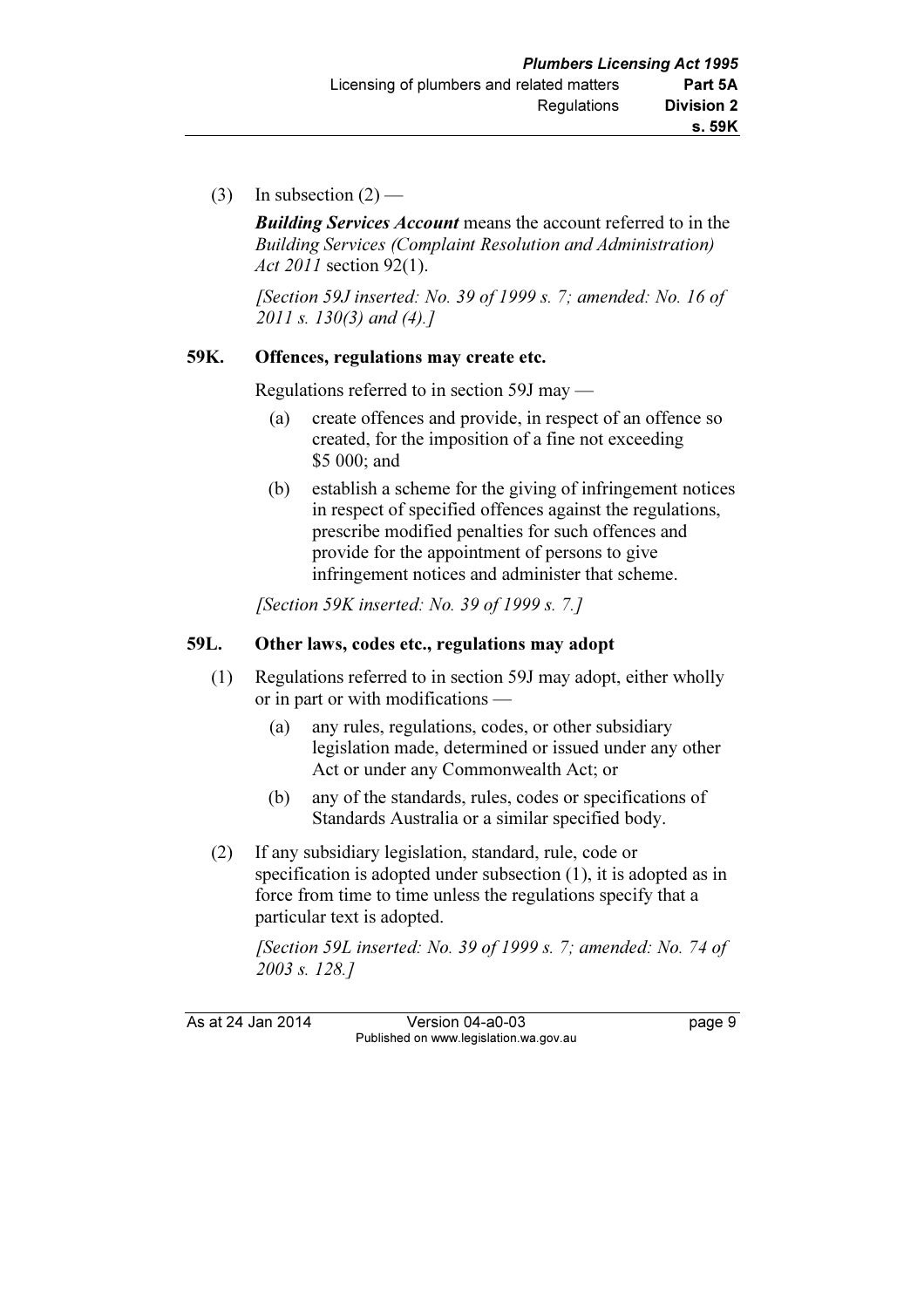s. 60A

# Part 6 — General

[60. Deleted: No. 67 of 2003 Sch. 2 cl. 109.]

#### 60A. Protection from liability

- (1) An action in tort does not lie against a person for anything that the person has done, in good faith, in the performance or purported performance of a function under this Act.
- (1a) Subsection (1) does not apply to a person referred to in section 56(1) of the *Economic Regulation Authority Act 2003*.
	- (2) The Board and the Crown are also relieved of any liability that either of them might otherwise have had for another person having done anything as described in subsection (1).
- (3) The protection given by this section applies even though the thing done as described in subsection (1) may have been capable of being done whether or not this Act had been enacted.
- (4) In this section, a reference to the doing of anything includes a reference to an omission to do anything.

[Section 60A inserted: No. 39 of 1999 s. 8; amended: No. 67 of 2003 Sch. 2 cl. 110.]

#### 60B. Disclosure etc., certain information restricted

- (1) This section applies to a person
	- (a) who has been the Coordinator of Water Services under this Act; or
	- (b) who is or has been a member of the Board; or
	- (c) who is or has been a person performing functions under this Act.
- (2) A person to whom this section applies must not, directly or indirectly, record, disclose or make use of any information obtained in the course of duty except —
	- (a) for the purpose of performing functions under this Act; or

page 10 Version 04-a0-03 As at 24 Jan 2014 Published on www.legislation.wa.gov.au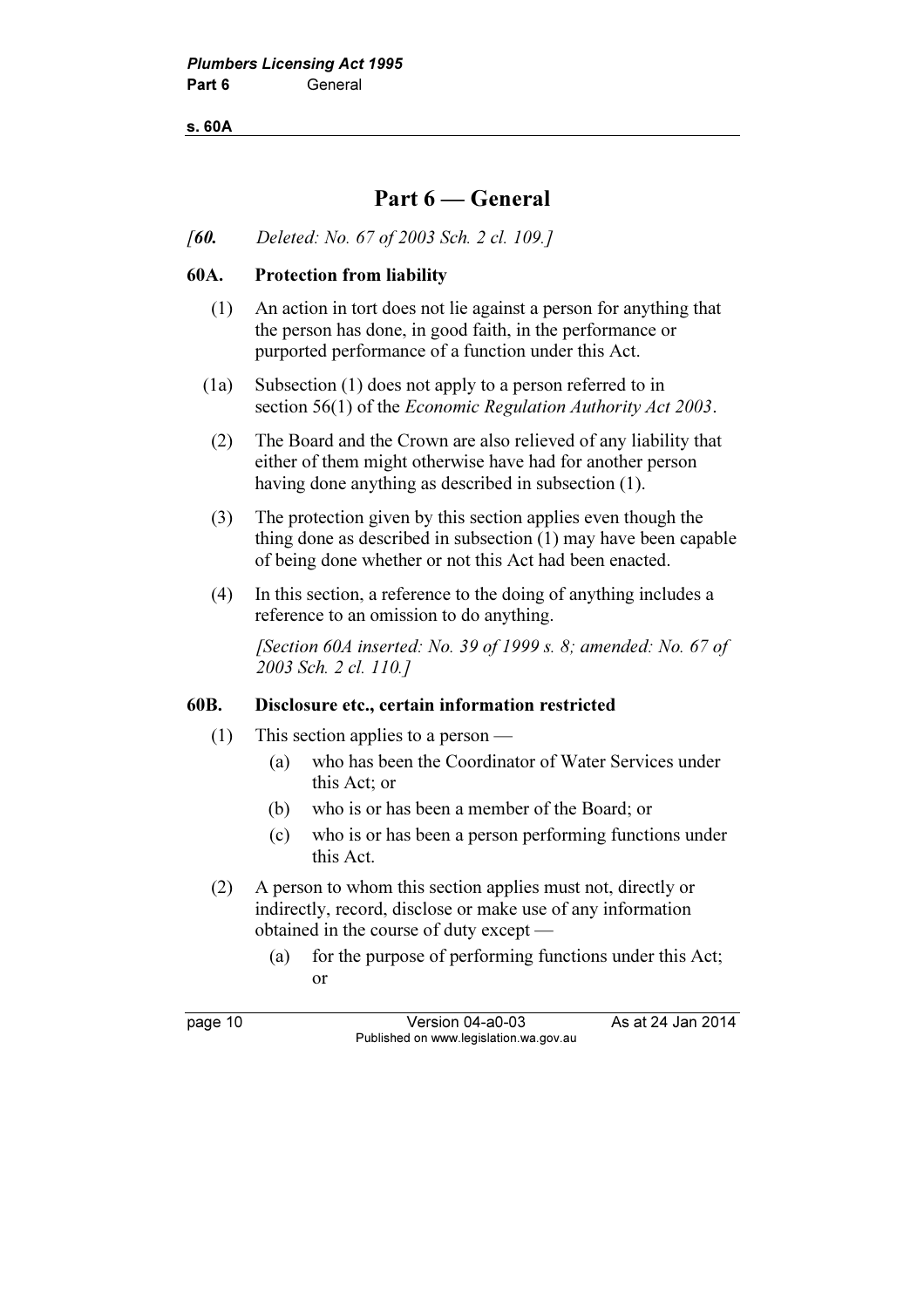- (b) as required or allowed by this Act or under another written law; or
- (c) with the written consent of the person to whom the information relates; or
- (d) in other prescribed circumstances.

Penalty: \$5 000.

 (3) Subsection (2) does not apply to the disclosure of any summary or statistical information that could not reasonably be expected to enable particulars relating to any person or business to be ascertained.

[Section 60B inserted: No. 39 of 1999 s. 8; amended: No. 67 of 2003 Sch. 2 cl. 111.]

## 60C. Operating licence is not personal property for Personal Property Securities Act 2009 (Cwlth)

 If an operating licence granted under section 18 is transferable by the licensee, in accordance with the Personal Property Securities Act 2009 (Commonwealth) section 10 the definition of licence paragraph (d), the licence is declared not to be personal property for the purposes of that Act.

[Section 60C inserted: No. 42 of 2011 s. 122.]

# 61. Regulations

 The Governor may make any regulations prescribing all matters that are required or permitted by this Act to be prescribed or are necessary or convenient to be prescribed for giving effect to the purposes of this Act.

# 62. Review of Act

 (1) The Minister is to carry out a review of the operation and effectiveness of this Act as soon as is practicable after every 5<sup>th</sup> anniversary of the commencement of the *Water Services* Legislation Amendment and Repeal Act 2012 section 191.

As at 24 Jan 2014 Version 04-a0-03 page 11 Published on www.legislation.wa.gov.au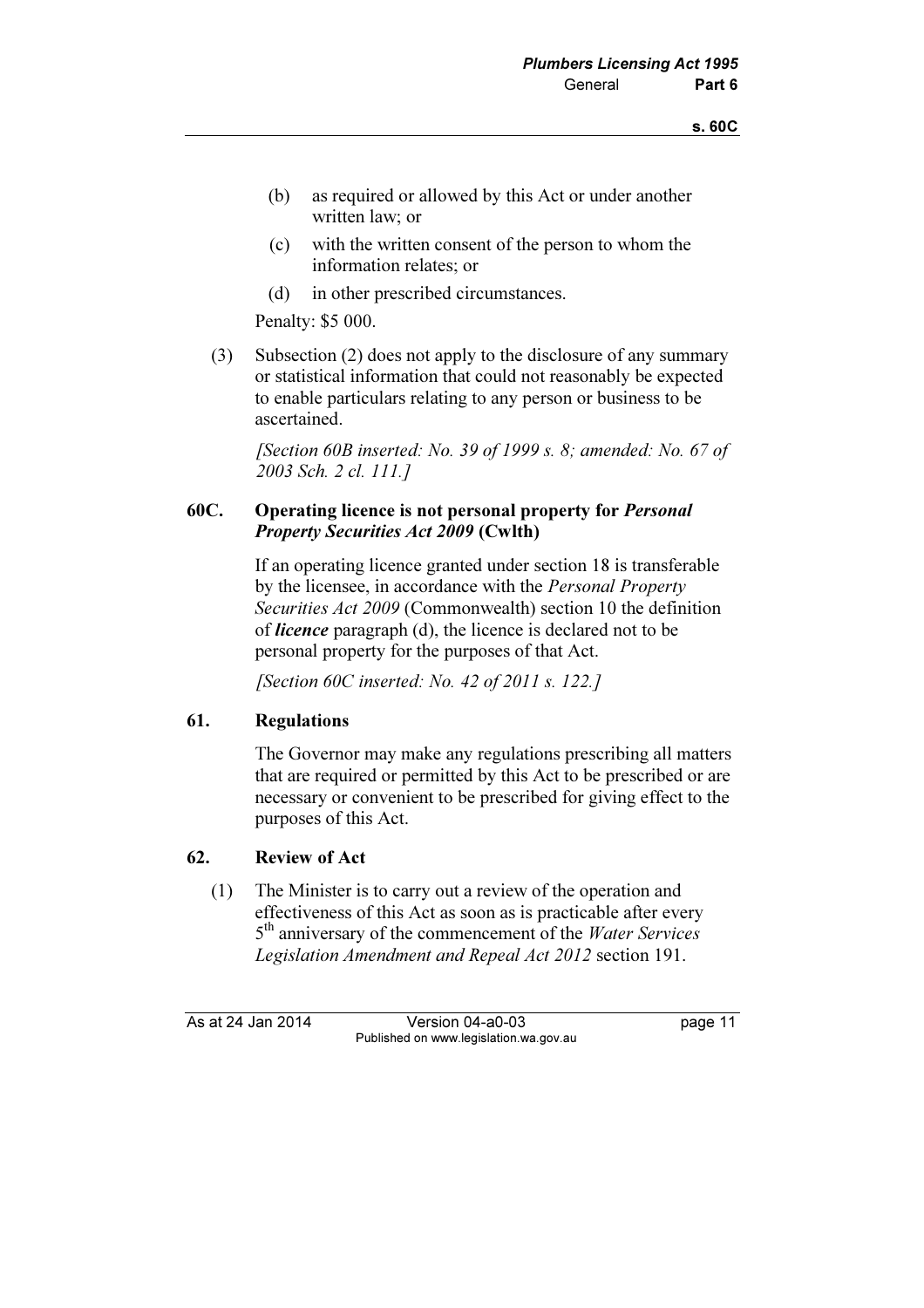- (2) In the course of that review the Minister is to consider and have regard to —
	- $[(a), (b)$  deleted]
		- (ba) the effectiveness of the operations of the Board; and
		- (bb) the need for the continuation of the functions of the Board; and
			- (c) any other matters that appear to the Minister to be relevant to the operation and effectiveness of this Act.
- (3) The Minister is to prepare a report based on the review and, as soon as is practicable after the report is prepared, is to cause it to be laid before each House of Parliament.

 [Section 62 amended: No. 39 of 1999 s. 9; No. 67 of 2003 Sch. 2 cl. 112; No. 25 of 2012 s. 196.]

[Schedules 1 and 2 deleted: No. 25 of 2012 s. 197.]

page 12 **Version 04-a0-03** As at 24 Jan 2014 Published on www.legislation.wa.gov.au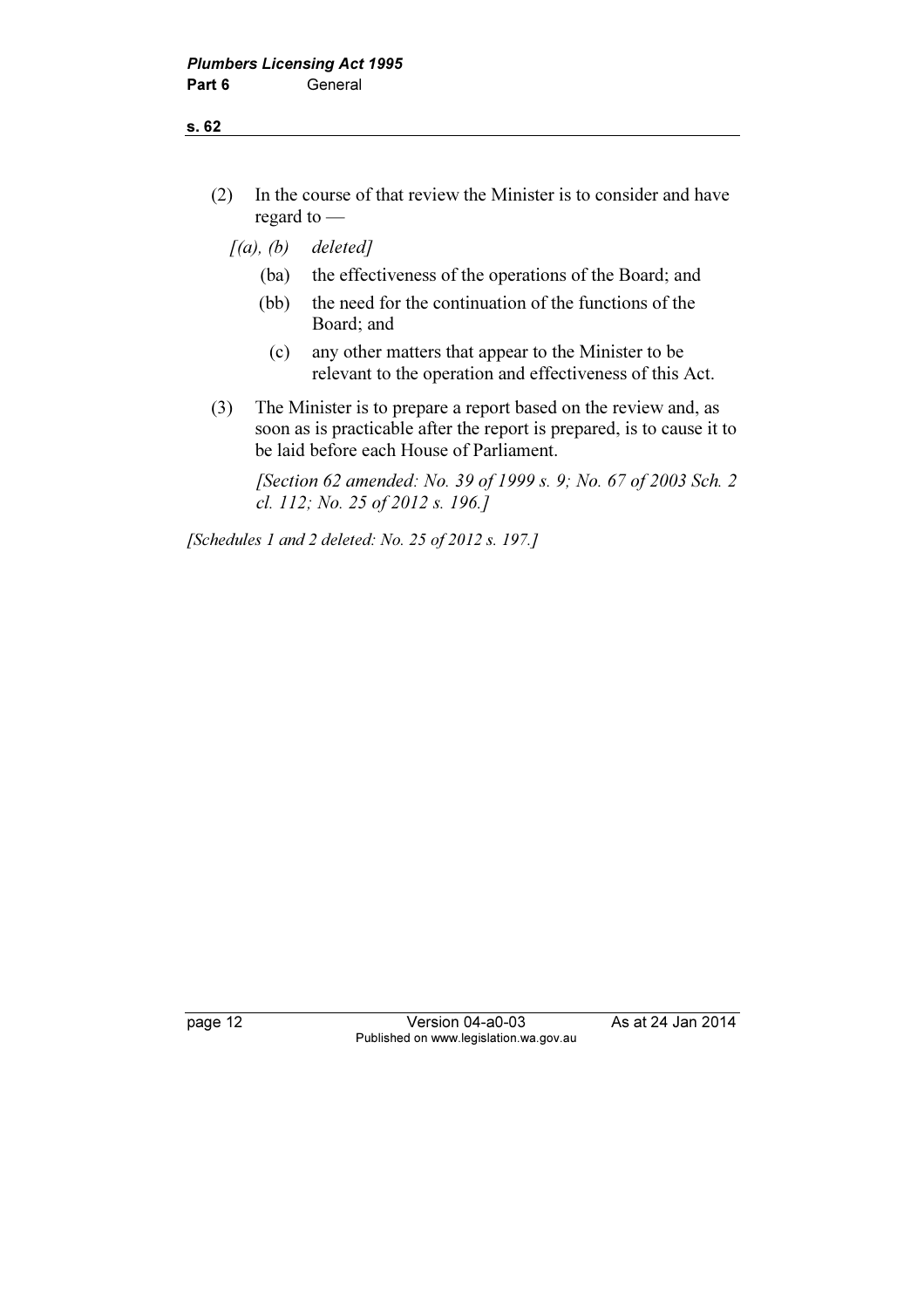# Schedule 3 — Purposes for which, or matters about which, regulations may be made

[s. 59J]

- 1. The membership of the Board and the manner in which the membership is to be determined.
- 2. The appointment of a chairperson and deputy chairperson of the Board.
- 3. The term of office of members of the Board and the circumstances in which a member of the Board may be removed from office.
- 4. The appointment of alternate members of the Board.
- 5. The constitution and proceedings of the Board.
- 6. The remuneration of members of the Board and members of any committee established by the Board.
- 7. To permit the Board to establish committees for supervisory, regulatory, or other purposes and to provide for the constitution, practice and procedure of any such committee.
- 8. The licensing of plumbers, including, without limitation
	- (a) the persons who may hold a licence; and
	- (b) classes of licence and the plumbing work that may be carried out under the authority of a licence of a particular class; and
	- (c) the qualifications, level of experience or competency requirements necessary for the grant of a licence of a particular class; and
	- (d) the matters of which the Board must be satisfied before granting a licence of a particular class; and
	- (e) the issue, duration, renewal, suspension or cancellation of licences; and
	- (f) the imposition of conditions or restrictions on licences; and
	- (g) the keeping of a register of specified information in respect of licences and matters relating to the amendment and accuracy of the register; and
	- (h) the manner of making a complaint against or concerning a person who is or was the holder of a licence, and who may make such a complaint; and

As at 24 Jan 2014 Version 04-a0-03 page 13 Published on www.legislation.wa.gov.au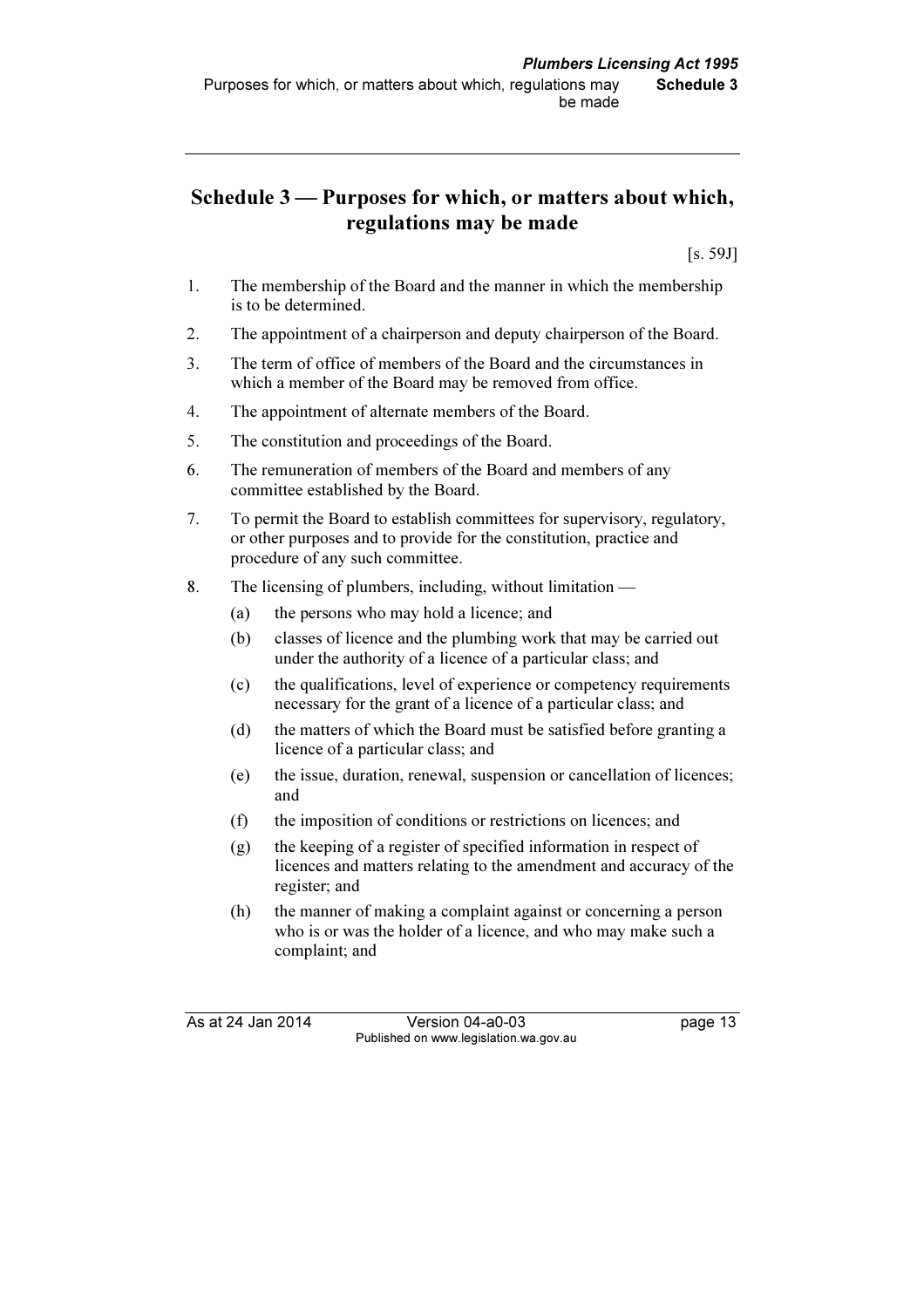Purposes for which, or matters about which, regulations may be made

- (i) disciplinary matters and the regulation of the practice and procedure to be followed in the investigation of disciplinary matters; and
- (j) the conferral on the State Administrative Tribunal of jurisdiction to deal with disciplinary matters and the orders that may be made following the hearing and determination of disciplinary matters, which may include orders imposing disciplinary penalties; and
- (k) the conferral on the State Administrative Tribunal of jurisdiction to deal with applications for the review of decisions of the Board or any committee established by the Board; and
- [(l) deleted]
- (m) the publication in specified circumstances of information relating to the cancellation or suspension of a licence, and the manner of such publication; and
- (n) the manner in which holders of licences may advertise, display or otherwise publicise the fact that they carry out plumbing work; and
- (o) matters of a savings or transitional nature.
- 9. The prohibition of persons other than holders of licences from carrying out plumbing work.
- 10. The regulation and control of plumbing work.
- 11. Standards to be observed in, or in connection with, the carrying out of plumbing work.
- 12. The appointment or authorisation of persons to inspect plumbing work and investigate complaints in respect of plumbing work, and their powers, including powers of entry, for the purposes of such inspection or investigation.
- 13. Fees to be paid for or in connection with matters provided for in the regulations, other than for bringing matters before the State Administrative Tribunal, and the persons liable to pay those fees.

[Schedule 3 inserted: No. 39 of 1999 s. 10; amended: No. 55 of 2004 s. 1304.]

page 14 **Version 04-a0-03** As at 24 Jan 2014 Published on www.legislation.wa.gov.au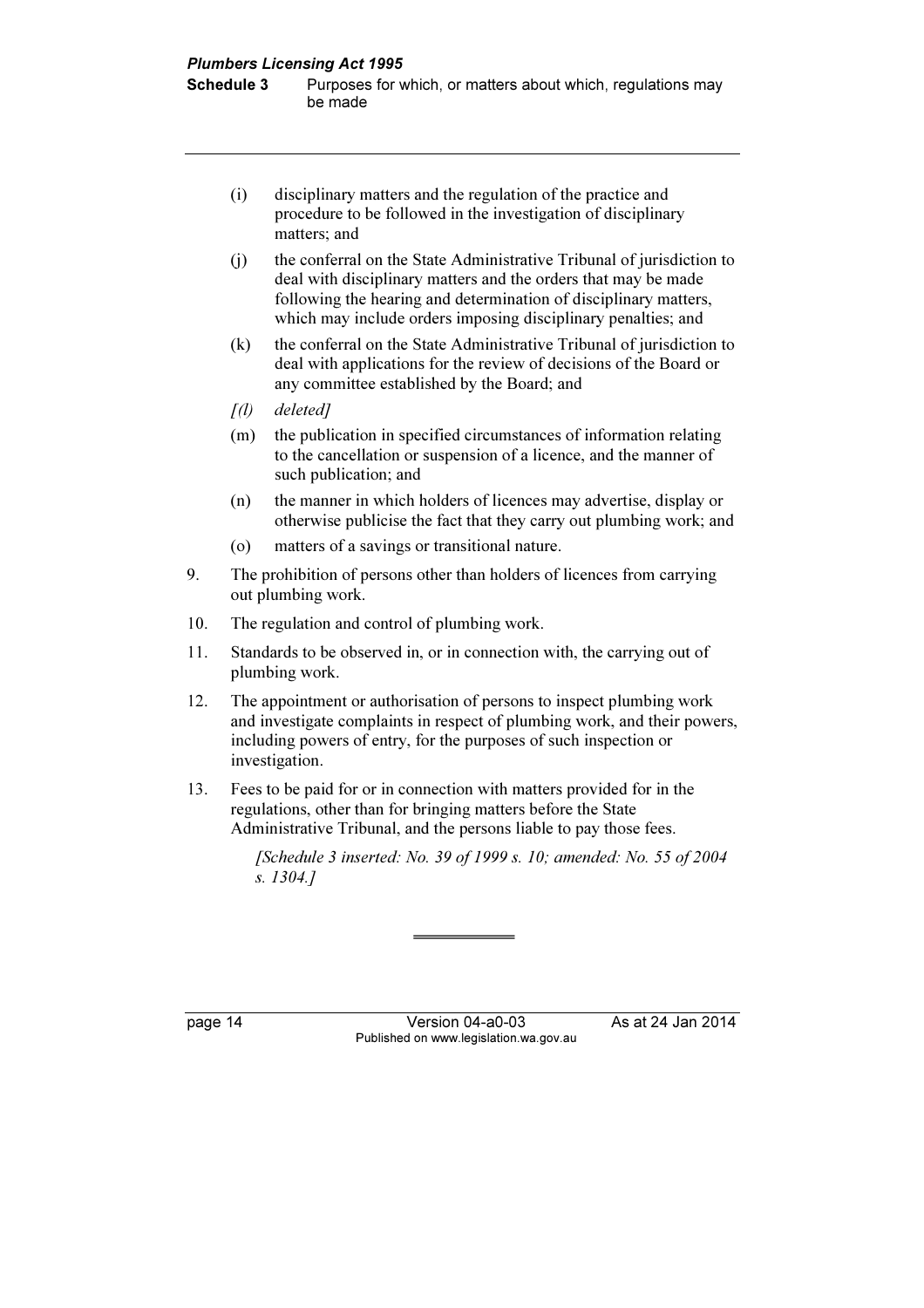#### **Notes**

 This reprint is a compilation as at 24 January 2014 of the Plumbers Licensing Act 1995 and includes the amendments made by the other written laws referred to in the following table. The table also contains information about any reprint.

#### Short title **Number** and year Assent Commencement Water Services Coordination Act 1995<sup>2</sup> 72 of 1995 27 Dec 1995 1 Jan 1996 (see s. 2 and Gazette 29 Dec 1995 p. 6291) Taxes and Charges (Land Subdivision) Legislation Amendment Act 1996 Pt.  $5<sup>3</sup>$ 12 of 1996 28 Jun 1996 28 Jun 1996 (see s. 2) Water Legislation Amendment Act 1997 Pt. 6 32 of 1997 3 Oct 1997 15 Apr 1998 (see s. 2 and Gazette 15 Apr 1998 p. 2041) Water Services Coordination Amendment Act 1997 33 of 1997 3 Oct 1997 3 Oct 1997 (see s. 2) Water Services Coordination Amendment Act 1999 39 of 1999 9 Nov 1999 s. 1 and 2: 9 Nov 1999; Act other than s. 1 and 2: 19 Jun 2000 (see s. 2 and Gazette 16 Jun 2000 p. 2939) Gas Corporation (Business Disposal) Act 1999 s. 87 58 of 1999 24 Dec 1999 1 Jul 2000 (see s. 2(2) and Gazette 4 Jul 2000 p. 3545) Reprint of the Water Services Coordination Act 1995 as at 28 Jul 2000 (includes amendments listed above) **Corporations** (Consequential Amendments) Act 2001 s. 220 10 of 2001 28 Jun 2001 15 Jul 2001 (see s. 2 and Gazette 29 Jun 2001 p. 3257 and Cwlth Gazette 13 Jul 2001 No. S285) Economic Regulation Authority Act 2003 Sch. 2 Div. 18<sup>4</sup> 67 of 2003 5 Dec 2003 1 Jan 2004 (see s. 2 and Gazette 30 Dec 2003 p. 5723)

#### Compilation table

Statutes (Repeals and Minor Amendments) Act 2003 s. 128

1

As at 24 Jan 2014 Version 04-a0-03 page 15 Published on www.legislation.wa.gov.au

74 of 2003 15 Dec 2003 15 Dec 2003 (see s. 2)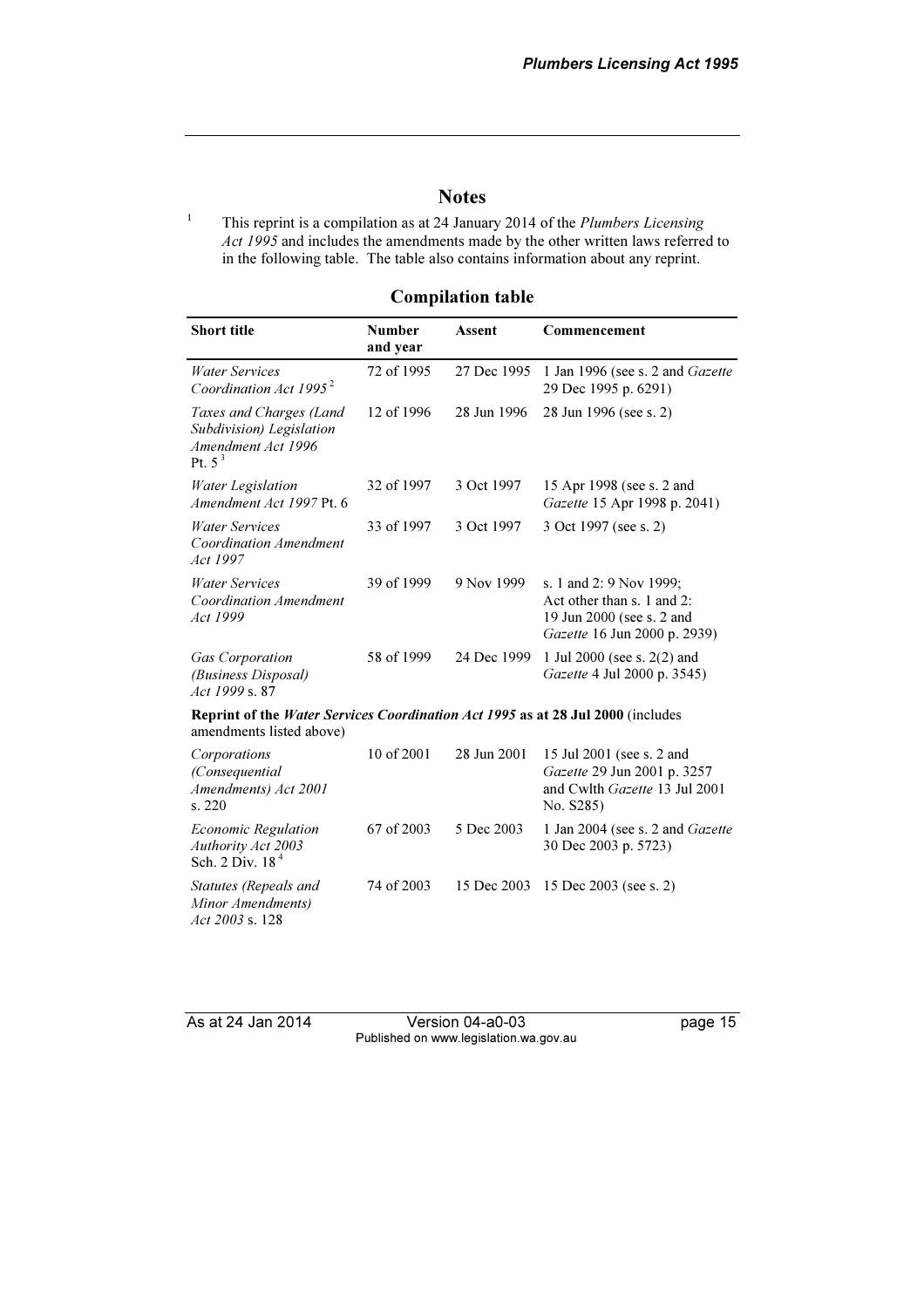| <b>Short title</b>                                                                                                                | <b>Number</b><br>and year | Assent      | Commencement                                                                                                            |
|-----------------------------------------------------------------------------------------------------------------------------------|---------------------------|-------------|-------------------------------------------------------------------------------------------------------------------------|
| State Administrative<br>Tribunal (Conferral of<br>Jurisdiction) Amendment<br>and Repeal Act 2004<br>Pt. 2 Div. 133 <sup>5,6</sup> | 55 of 2004                | 24 Nov 2004 | 1 Jan 2005 (see s. 2 and Gazette<br>31 Dec 2004 p. 7130)                                                                |
| Financial Administration<br>Legislation Amendment<br>Act 2005 s. 46                                                               | 5 of 2005                 | 27 Jun 2005 | 1 Jan 2006 (see s. 2 and Gazette<br>23 Dec 2005 p. 6243)                                                                |
| Water Legislation<br>Amendment (Competition<br>Policy) Act 2005 s. 7(4),<br>28(2), 60(2) and Pt. 8                                | 25 of 2005                | 12 Dec 2005 | 3 Jun 2006 (see s. 2 and<br>Gazette 2 Jun 2006 p. 1985)                                                                 |
| Planning and<br>Development<br>(Consequential and<br><b>Transitional Provisions)</b><br>$Act\,2005\,$ s. 15                       | 38 of 2005                | 12 Dec 2005 | 9 Apr 2006 (see s. 2 and<br>Gazette 21 Mar 2006 p. 1078)                                                                |
| Reprint 2: The Water Services Licensing Act 1995 as at 4 Aug 2006 (includes<br>amendments listed above)                           |                           |             |                                                                                                                         |
| Financial Legislation<br>Amendment and Repeal<br>Act 2006 Sch. 1 cl. 178                                                          | 77 of 2006                | 21 Dec 2006 | 1 Feb 2007 (see s. 2(1) and<br>Gazette 19 Jan 2007 p. 137)                                                              |
| Duties Legislation<br>Amendment Act 2008<br>Sch. 1 cl. 40                                                                         | 12 of 2008                | 14 Apr 2008 | 1 Jul 2008 (see s. $2(d)$ )                                                                                             |
| Statutes (Repeals and<br>Miscellaneous<br>Amendments) Act 2009<br>s. 133                                                          | 8 of 2009                 |             | 21 May 2009 22 May 2009 (see s. 2(b))                                                                                   |
| Standardisation of<br>Formatting Act 2010 s. 4                                                                                    | 19 of 2010                | 28 Jun 2010 | 11 Sep 2010 (see s. $2(b)$ and<br>Gazette 10 Sep 2010 p. 4341)                                                          |
| <b>Building Services</b><br>(Complaint Resolution<br>and Administration)<br><i>Act 2011</i> s. 130                                | 16 of 2011                | 25 May 2011 | 29 Aug 2011 (see s. 2(b) and<br>Gazette 26 Aug 2011 p. 3475)                                                            |
| Personal Property<br>Securities (Consequential<br>Repeals and Amendments)<br>Act 2011 Pt. 13 Div. 4                               | 42 of 2011                | 4 Oct 2011  | 30 Jan 2012 (see s. 2(c) and<br><b>Cwlth Legislative Instrument</b><br>No. F2011L02397 cl. 5<br>registered 21 Nov 2011) |

page 16 Version 04-a0-03 As at 24 Jan 2014 Published on www.legislation.wa.gov.au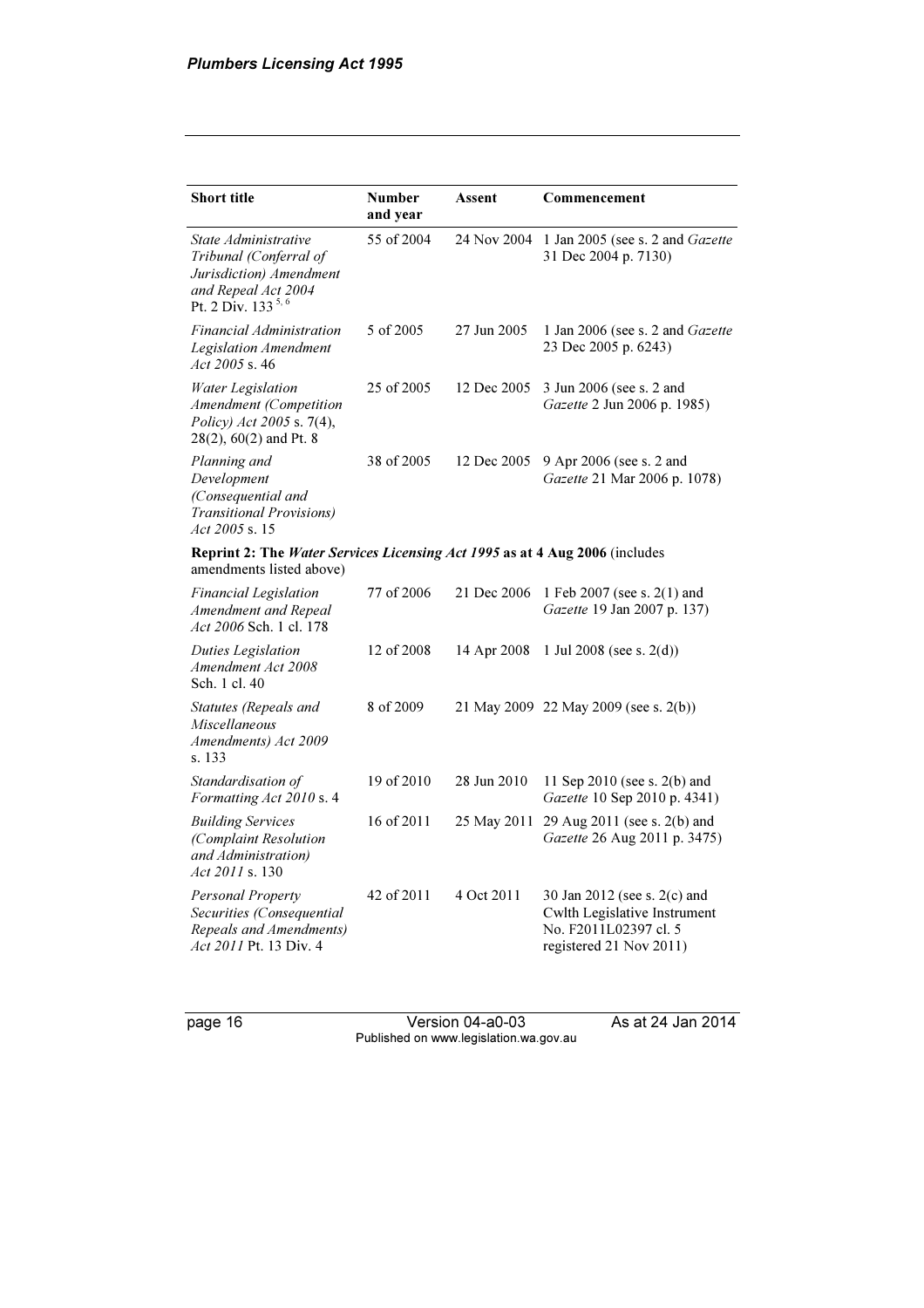| <b>Short title</b>                                                                                      | <b>Number</b><br>and year | Assent     | Commencement                                                                             |
|---------------------------------------------------------------------------------------------------------|---------------------------|------------|------------------------------------------------------------------------------------------|
| Reprint 3: The Water Services Licensing Act 1995 as at 6 Jul 2012 (includes<br>amendments listed above) |                           |            |                                                                                          |
| <i>Water Services</i><br>Legislation Amendment<br>and Repeal Act 2012 Pt. 8                             | 25 of 2012                | 3 Sep 2012 | 18 Nov 2013 (see s. 2(b) and<br><i>Gazette</i> 14 Nov 2013 p. 5028)                      |
|                                                                                                         |                           |            | <b>Reprint 4: The Plumbers Licensing Act 1995 as at 24 Jan 2014</b> (includes amendments |

listed above)

- <sup>2</sup> Short title was initially the *Water Services Coordination Act 1995* and was subsequently changed to the Water Services Licensing Act 1995, and now known as the Plumbers Licensing Act 1995 (see note under s. 1).
- 3 The Taxes and Charges (Land Subdivision) Legislation Amendment Act 1996 Pt. 6 is a review provision that is of no further effect.
- 4 The Economic Regulation Authority Act 2003 s. 63(1), which gives effect to Sch. 3, reads as follows:

#### 63. Transitional and saving provisions

 (1) Schedule 3 has effect to make transitional and saving provisions in respect of the amendments made in Schedule 2 Divisions 8, 12 and 18.

Schedule 3 reads as follows:

#### Schedule 3 — Transitional and saving provisions for amendments in Schedule 2 Divisions 8, 12 and 18

 $[s. 63(1)]$ 

1. Definitions

In this Schedule —

commencement day means the day on which this Schedule comes into operation;

former official means —

- (a) the Coordinator of Water Services referred to in section 4 of the Water Services Coordination Act 1995 as in effect immediately before the commencement day;
- (b) the Gas Pipelines Access Regulator; or
- (c) the Rail Access Regulator;

As at 24 Jan 2014 Version 04-a0-03 page 17 Published on www.legislation.wa.gov.au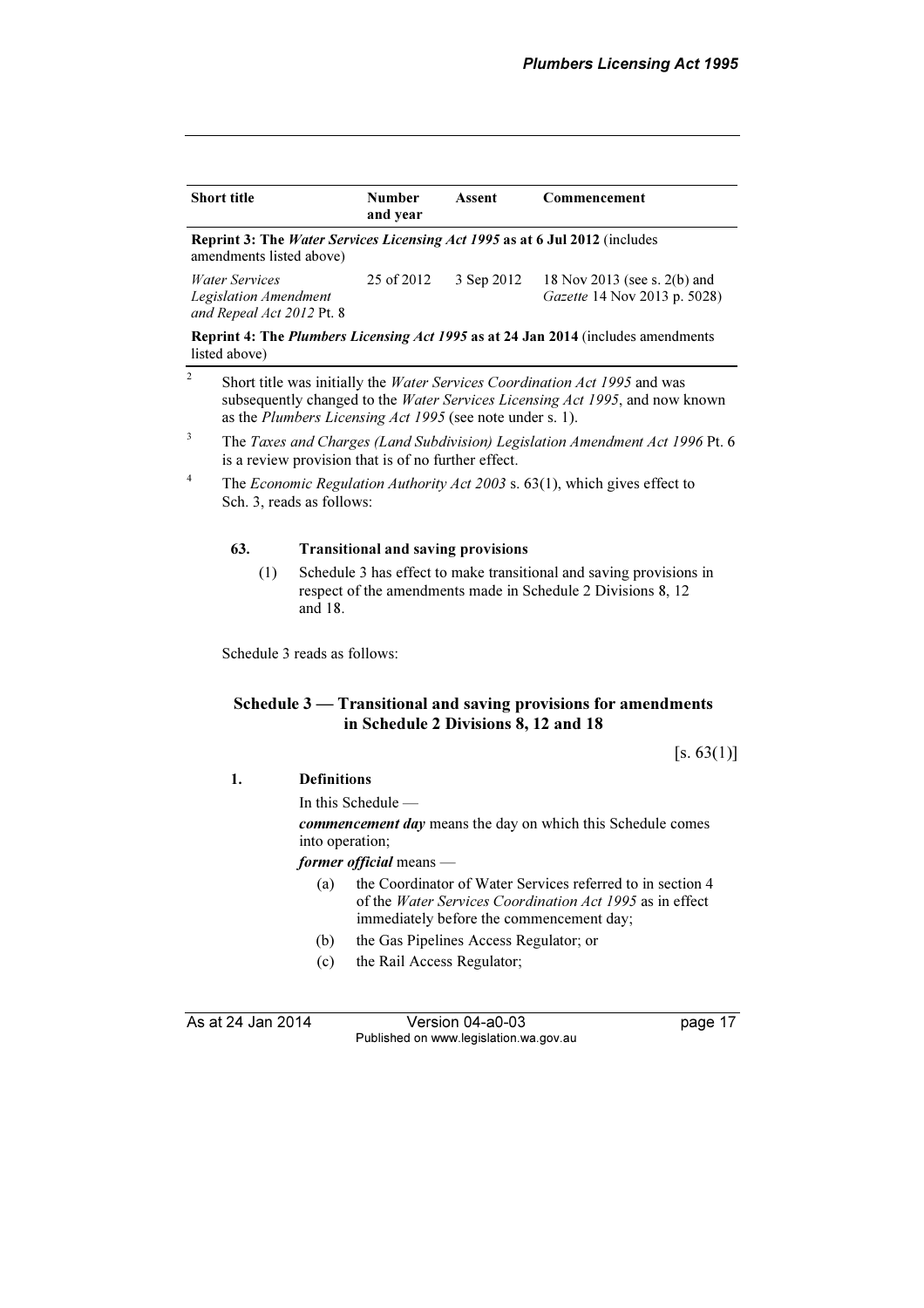Gas Pipelines Access Regulator means the Western Australian Independent Gas Pipelines Access Regulator referred to in section 27 of the Gas Pipelines Access (Western Australia) Act 1998 as in effect immediately before the commencement day;

**Rail Access Regulator** means the Western Australian Independent Rail Access Regulator referred to in section 13 of the Railways (Access) Act 1998 as in effect immediately before the commencement day.

#### 2. Interpretation Act 1984 to apply

 This Schedule does not limit the operation of the Interpretation Act 1984.

#### 3. Decisions of Gas Pipelines Access Regulator

 Without limiting the operation of clause 6, a decision made by the Gas Pipelines Access Regulator as the local Regulator for the purposes of the Gas Pipelines Access (Western Australia) Law that was in effect immediately before the commencement day continues, on and after that day, as if made by the Authority as the local Regulator for the purposes of that Law.

#### 4. Decisions of Rail Access Regulator

 Without limiting the operation of clause 6, a decision made by the Rail Access Regulator as the Regulator for the purposes of the Code (as defined in the Railways (Access) Act 1998) that was in effect immediately before the commencement day continues, on and after that day, as if made by the Authority as the Regulator for the purposes of that Code.

#### 5. Licences under Part 3 of the Water Services Coordination Act 1995

 Without limiting the operation of clause 6, an operating licence that was in effect under Part 3 of the Water Services Coordination Act 1995 immediately before the commencement day continues, on and after that day, as an operating licence in effect under that Part as amended by Schedule 2 Division 18.

#### 6. Continuing effect of things done

 On and after the commencement day any act, matter or thing done or omitted to be done before that day by, to, or in respect of, a former official (to the extent that that act, matter or thing has any force or effect) is to be taken to have been done or omitted by, to, or in respect of, the Authority.

page 18 **Version 04-a0-03** As at 24 Jan 2014 Published on www.legislation.wa.gov.au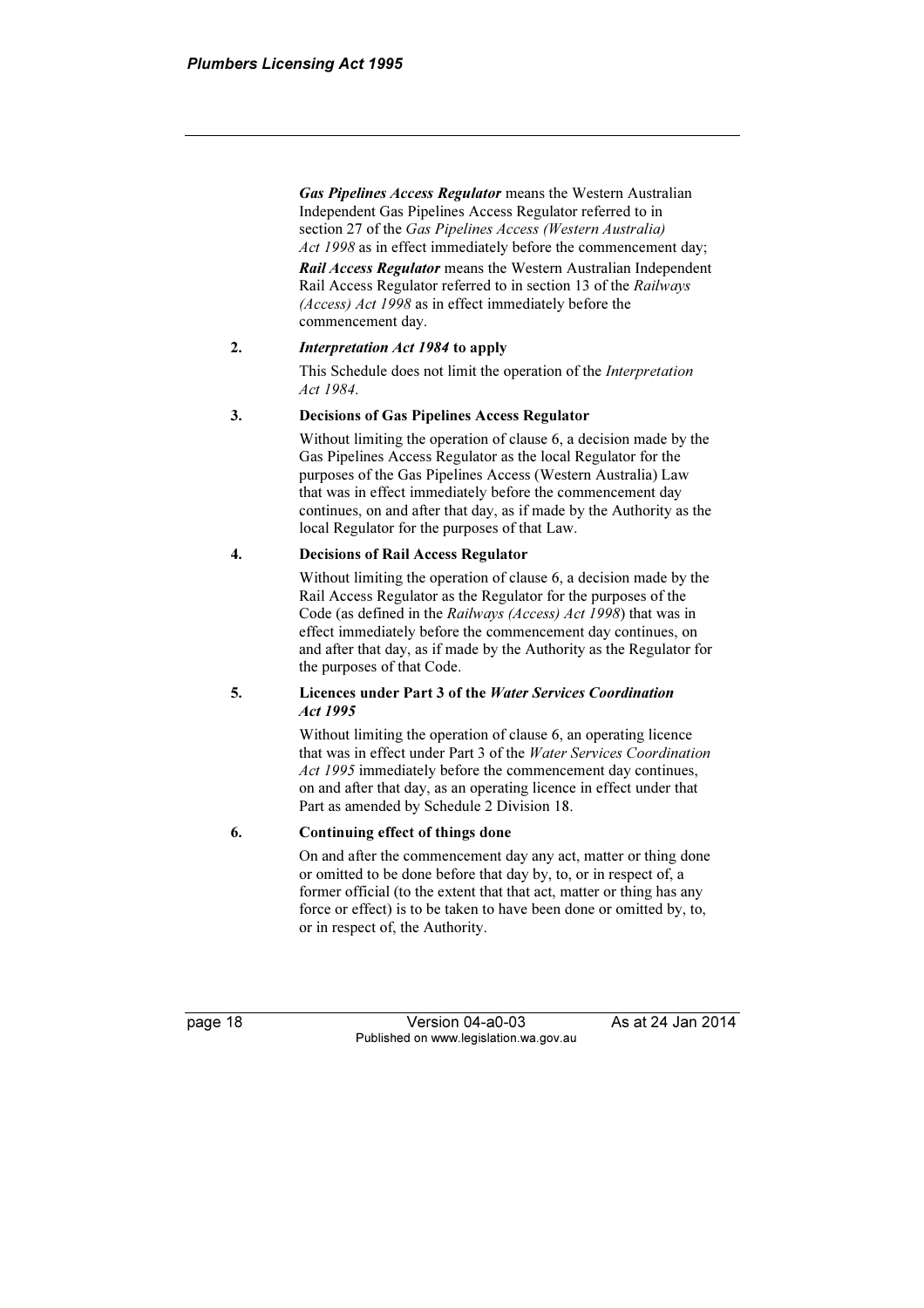#### 7. Completion of things begun

 On and after the commencement day anything lawfully commenced by a former official may, so far as it is not contrary to this Act or any other written law that gives functions to the Authority, be carried on and completed by the Authority.

#### 8. Proceedings etc.

 Any proceedings or remedy that immediately before the commencement day might have been brought or continued by or available against or to a former official, may, on and after that day, be brought or continued and are available, by or against or to the Authority.

#### 9. Records

 On and after the commencement day the Authority is to take delivery of all papers, documents, minutes, books of account and other records (however compiled, recorded or stored) relating to the operations of each former official.

#### 10. Bank accounts

- (1) The moneys standing to the credit of the account referred to in section 45 of the Gas Pipelines Access (Western Australia) Act 1998 immediately before the commencement day are to be transferred to the account referred to in section 21 as soon as is practicable after that day.
- (2) The moneys standing to the credit of the account referred to in section 23D of the Railways (Access) Act 1998 immediately before the commencement day are to be transferred to the account referred to in section 21 as soon as is practicable after that day.

#### 11. References to former official in agreements and instruments

 Any agreement or instrument subsisting immediately before the commencement day —

- (a) to which a former official is a party; or
- (b) which contains a reference to a former official,

has effect after the commencement day as if —

- (c) the Authority were substituted for the former official as a party to the agreement or instrument; and
- (d) any reference in the agreement or instrument to the former official were (unless the context otherwise requires) amended to be or include a reference to the Authority.

As at 24 Jan 2014 Version 04-a0-03 page 19 Published on www.legislation.wa.gov.au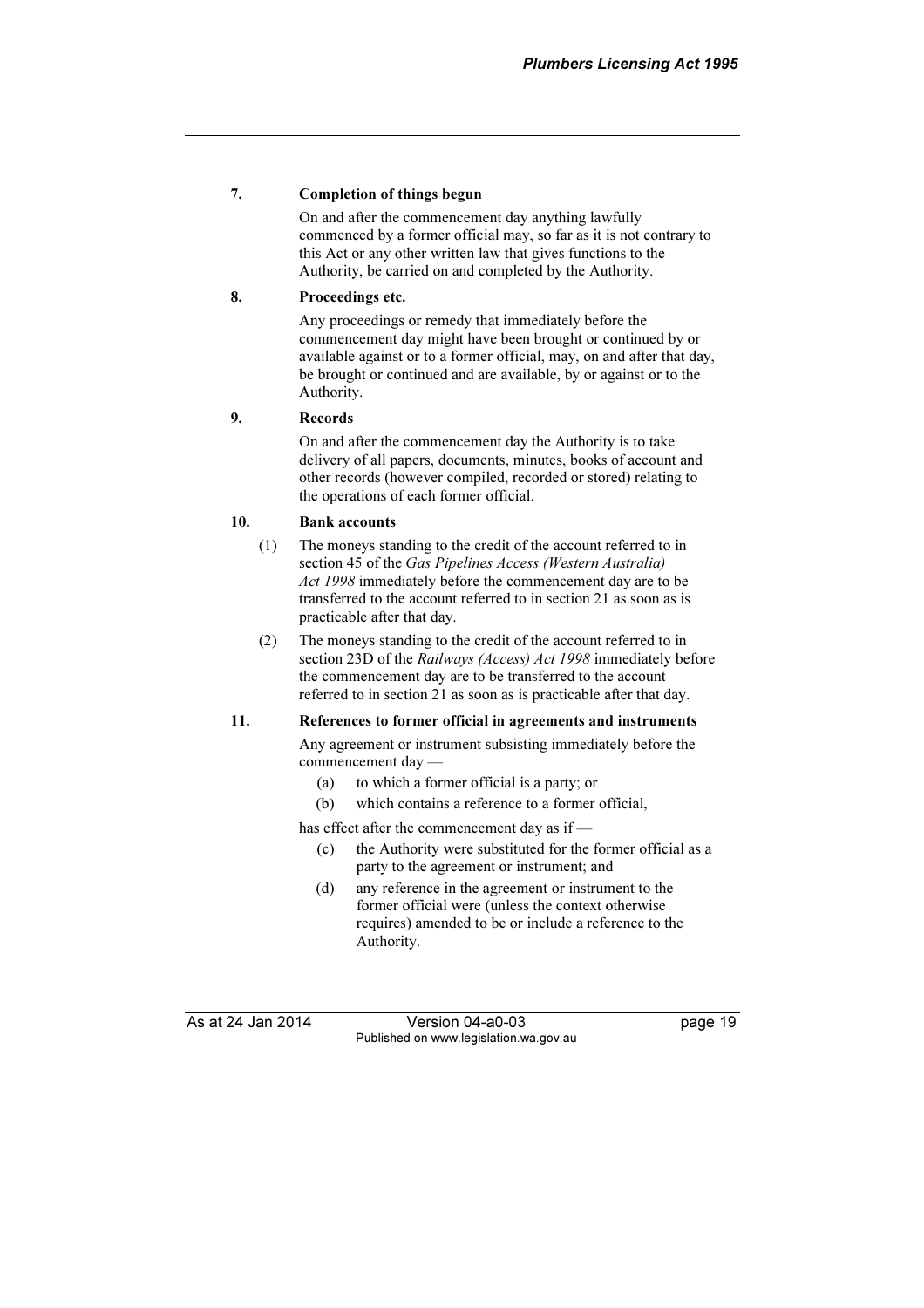#### 12. References to former official in written law

 A reference to a former official in an enactment in force immediately before the commencement day may, where the context so requires, be read as if it had been amended to be a reference to the Authority.

#### 13. Immunity to continue

 Despite the amendments made in Schedule 2 Divisions 8, 12 and 18, where a former official had the benefit of any immunity in respect of an act, matter or thing done or omitted before the commencement day, that immunity continues in that respect for the benefit of the Authority.

#### 14. Saving

 The operation of any provision of this Schedule is not to be regarded —

- (a) as a breach of contract or confidence or otherwise as a civil wrong;
- (b) as a breach of any contractual provision prohibiting, restricting or regulating the assignment or transfer of assets, rights or liabilities of the disclosure of information;
- (c) as giving rise to any remedy by a party to an instrument or as causing or permitting the termination of any instrument, because of a change in the beneficial or legal ownership of any asset, right or liability;
- (d) as causing any contract or instrument to be void or otherwise unenforceable; or
- (e) as releasing or allowing the release of any surety.
- 5 The State Administrative Tribunal (Conferral of Jurisdiction) Amendment and Repeal Act 2004 Pt. 5, the State Administrative Tribunal Act 2004 s. 167 and 169, and the State Administrative Tribunal Regulations 2004 r. 28 and 42 deal with certain transitional issues some of which may be relevant for this Act.
- 6 The amendment to s. 57 in the State Administrative Tribunal (Conferral of Jurisdiction) Amendment and Repeal Act 2004 s. 1302 is not included because the section it seeks to amend was deleted by the *Economic Regulation Authority* Act 2003 Sch. 2 cl. 107.

page 20 Version 04-a0-03 As at 24 Jan 2014 Published on www.legislation.wa.gov.au